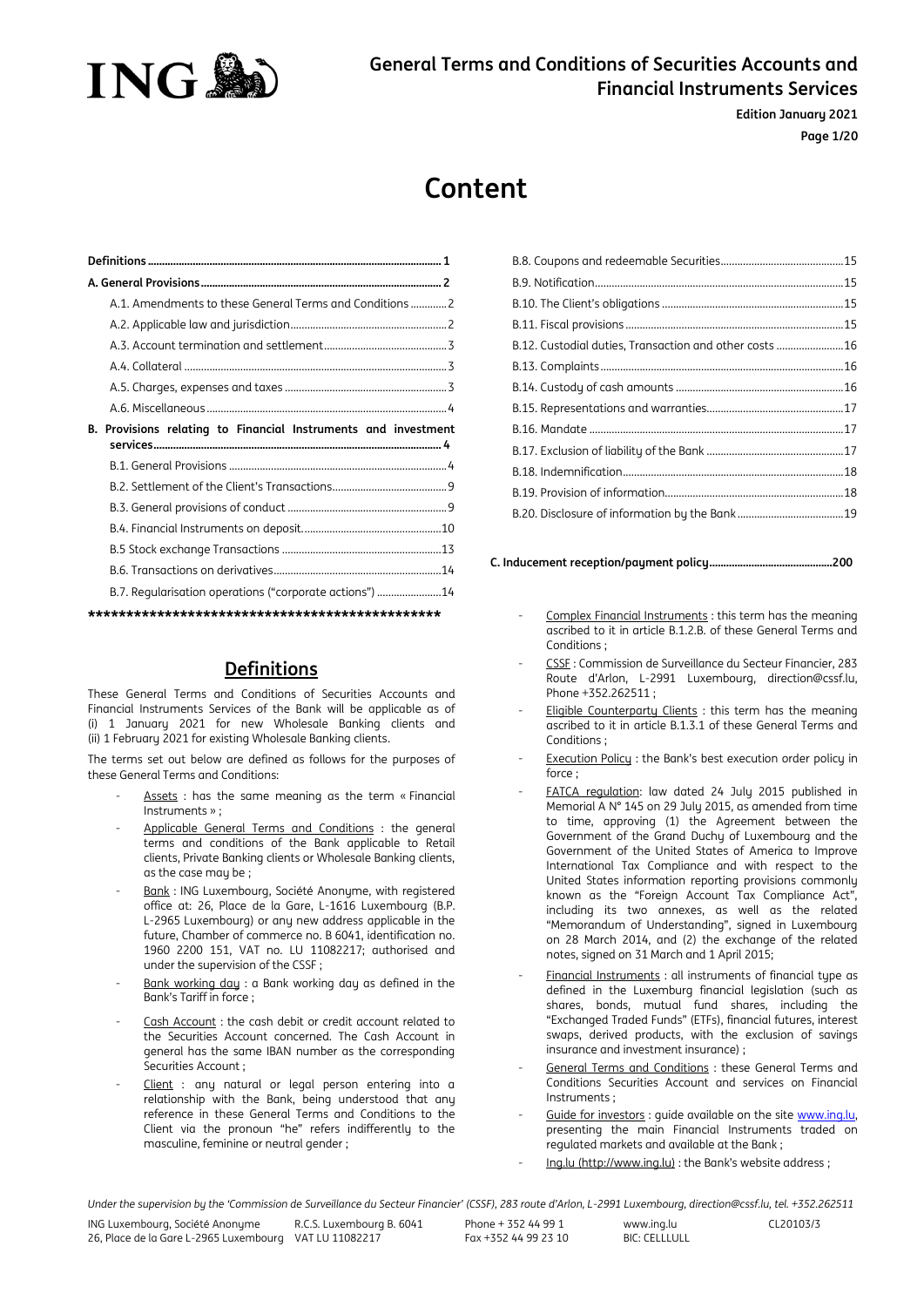

#### **Edition January 2021**

## **Page 2/20**

- Internet Access: the online banking service via the transactional part of the Bank's website enabling the Client to perform various operations governed by the relevant General Terms and Conditions of the Bank and by the applicable agreement, as the case may be ;
- Investor Profile : this term has the meaning ascribed to it in article B.1.5. of these General Terms and Conditions ;
- Key Information Document ("KID") : KID or Key Information Document within the meaning of the Regulation no. 1286/2014 on key information documents for packaged retail and insurance-based investment products, as well as KID or Key Investor Information Document as defined in Directive no. 2009/65/CE on the coordination of laws, regulations and administrative provisions relating to undertakings for collective investment in transferable securities (UCITS) and its transposition in Luxembourg law by means of the Act of 17 December 2010 concerning investment undertakings ;
- MiFID 2 Regulation: the Directive 2014/65/EU of 15 May 2014 on markets in financial instruments, European Regulation 600/2014 (MiFIR) of 15 May 2014, Commission Delegated Directive (EU) 2017/593 of 7 April 2016 and Commission Delegated Regulation (EU) 2017/565 of 25 April 2016, as amended from time to time;
- Non-Complex Financial Instruments : this term has the meaning ascribed to it in article B.1.2.B. of these General Terms and Conditions ;
- Professional Clients : this term has the meaning ascribed to it in article B.1.3.1 of these General Terms and Conditions ;
- Retail Clients : this term has the meaning ascribed to it in article B.1.3.1 of these General Terms and Conditions ;
- Securities : has the same meaning as the term « Financial Instruments » ;
- Securities Account the specific account opened bu the Client at the Bank in which the Financial Instruments are registered :
- Services : the services as listed in article B.1.2.A. of these General Terms and Conditions ;
- Tariffs : any tariff published by the Bank for its products and services including, without limitation, the Overview of the General Fees for ING Luxembourg S.A. banking products for Retail Banking Individuals and Business Clients and the Overview of main costs for ING Luxembourg banking products for Wholesale Banking clients ;
- Transactions : the purchase, sale, or subscription of Assets, except for temporary assignments of Securities. The term "purchase" concerns purchases as such, but also subscriptions (e.g. shares or units of UCI or shares of SICAV (investment company with variable capital)). The term "sale" concerns sales as such, but also redemptions (e.g. shares of SICAV, as well as commercial paper when this cannot be sold via public sale).

## <span id="page-1-0"></span>**A. General Provisions**

The present General Conditions, as well as the appendices accompanying them, and the changes that may be made to them, apply (i) to the use of any Securities Account held by a Client with the Bank and related services; (ii) to the physical deposit or Securities Account deposit of Financial Instruments with the Bank and (iii) to the deposit of precious metals at the Bank.

The present General Terms and Conditions are legally binding, are applicable and are deemed accepted by the Client by the mere fact that he continues to perform Transactions on Financial Instruments with the Bank or that he uses the deposit services of the Bank.

The Applicable General Terms and Conditions apply to Securities Accounts in addition to these General Terms and Conditions.

In the case of conclusion of a specific agreement between the Bank and the Client (and/or where appropriate the management company of the Client) relating to the appointment of the Bank as a depositary bank of the Client within the meaning of the regulations applicable to alternative investment funds or undertakings for collective investment in transferable securities, the specific agreement supersedes these General Terms and Conditions and the Applicable General Terms and Conditions. However, the General Terms and Conditions and the Applicable General Terms and Conditions will continue to apply for anything that is not expressly covered in the said specific agreement.

In the event of contradictions between the provisions of these General Terms and Conditions and those of the Applicable General Terms and Conditions, the terms hereof will prevail.

## <span id="page-1-1"></span>**A.1. Amendments to these General Terms and Conditions**

A.1.1. Unless otherwise provided, the Bank may amend these General Terms and Conditions, its Tariffs and any contract or specific conditions applicable to its products or services at any time and without notice.

A.1.2. The Client shall be notified of such amendments via the Bank's website (secured or not) or by means of information sent with account statements or any other postal or email correspondence sent to him by the Bank.

The General Terms and Conditions and the extract of the Bank's main Tariffs in force can also be consulted on the Bank's website at any time.

A.1.3. If the Client does not wish to accept these amendments, he must terminate in writing his business relationship with the Bank or the product or service affected by these amendments prior to the date of their entry into force. Unless otherwise provided such termination shall be free of charge and have immediate effect.

Failure to use this right shall constitute acceptance by the Client of the amendments.

A.1.4. The new provisions shall apply both to future Transactions and to Transactions initiated prior to the entry into force of the amendments.

A.1.5. The Bank may transfer all or part of its rights and obligations resulting herefrom to a third party, without the prior written agreement of the Client or his prior notification being necessary. The Client may not transfer all or part of his rights and obligations resulting from the terms hereof to a third party, without the prior agreement of the Bank.

## <span id="page-1-2"></span>**A.2. Applicable law and jurisdiction**

A.2.1. Unless otherwise stipulated, all the rights and obligations of the Client towards the Bank, including in relation to non-contractual matters, shall be governed by Luxembourg law.

Unless otherwise provided, the registered office of the Bank shall be the place of performance of the Bank's obligations towards the Client and of the Client's obligations to the Bank. Consequently, unless otherwise provided and without prejudice to the Client's right to lodge a complaint with the CSSF, all disputes shall be brought before the courts of the district of Luxembourg.

At its own discretion, the Bank may, however, if it prefers, bring the dispute before the court of the domicile of the defendant.

A.2.2. The jurisdiction of the courts specified in this article shall not restrict the Bank's right to lay a case before any other court within the relevant jurisdiction or at its discretion any appropriate arbitration corporate body. The Client agrees to submit to the jurisdiction of these courts and the rules of this arbitration corporate body whatever they may be**.**

Under the supervision by the 'Commission de Surveillance du Secteur Financier' (CSSF), 283 route d'Arlon, L-2991 Luxembourg, direction@cssf.lu, tel. +352.262511

ING Luxembourg, Société Anonyme 26, Place de la Gare L-2965 Luxembourg VAT LU 11082217 R.C.S. Luxembourg B. 6041 Phone + 352 44 99 1 Fax +352 44 99 23 10 www.ing.lu BIC: CELLLULL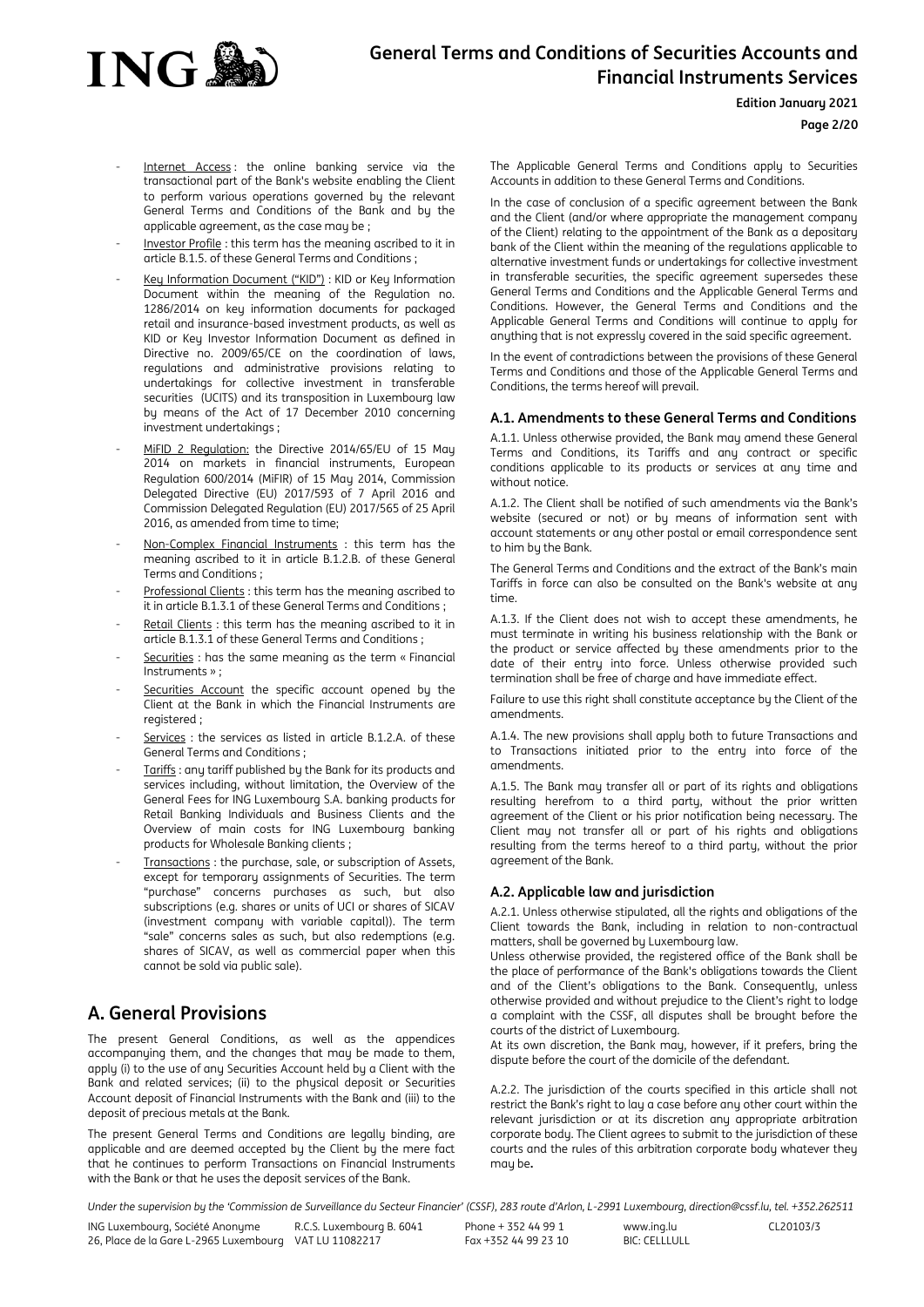

#### **Edition January 2021**

**Page 3/20**

## <span id="page-2-0"></span>**A.3. Account termination and settlement**

A.3.1. Without prejudice to applicable provisions of the Applicable General Terms and Conditions relating to the termination of the relationship between the Bank and the Client, the Bank reserves the right, in case of termination of the relationship or closure of a Securities Account, to transfer the assets held by the Client to the "Caisse de Dépôts et Consignations".

A.3.2. In case of the termination of its relationship with the Client, all undertakings entered into by the Client including those subject to a specific term shall automatically become payable immediately and without notice unless otherwise specified in the applicable legislation or by contract.

A.3.3. The parties shall settle current Transactions and their reciprocal balances as quickly as possible, subject to any specific terms or maturity dates laid down by contract, legislation or regulation which cannot be contravened or varied, and in compliance with any undertakings given to third parties.

The provisions of these General Terms and Conditions, the Applicable General Terms and Conditions and of any other agreement between the parties shall in all other respects remain applicable, until all Transactions and all undertakings are completely discharged.

### <span id="page-2-1"></span>**A.4. Collateral**

A.4.1. Depending on the applicable laws on the subject, the Bank has a lien (that is, it benefits from a priority right reimbursement over other creditors) on the assets that:

- are remitted to it by the Client in view of constituting the coverage intended to guarantee execution of Transactions on Securities, subscription of Securities and futures Transactions on currencies;
- it holds pursuant to execution of Transactions on Securities or futures Transactions on currencies, or pursuant to the liquidation it is charged with, and pertaining to Transactions of Securities, to subscriptions of Securities or futures Transactions on currencies that are made directly by the Client.

This lien guarantees any credit by the Bank stemming from these Transactions or liquidations concerned in the first paragraph, including credits stemming from loans or advances pertaining to Transactions on these Securities.

In addition to this lien, the Bank may benefit from other sureties, liens or compensation rights in accordance with the provisions of the General Terms and Conditions, the Applicable General Terms and Conditions and, if applicable by virtue of special contracts concluded between the Bank and the Client.

Third-party depositaries designated by the Bank for conservation of Clients' assets may also benefit from sureties, liens and compensation rights concerning the assets in their custody.

A.4.2. Without prejudice to guarantees and other sureties, to which the Bank is entitled under these General Terms and Conditions, the Applicable General Terms and Conditions or special guarantees that may be granted to the Bank, the Bank shall be entitled at any time to require further guarantees to be pledged or existing guarantees increased to cover risks incurred by virtue of Transactions executed with the Client, matured or for future settlement, free of conditions or to which a condition precedent or subsequent is attached.

A.4.3. Furthermore, if the pledge of the Bank under the Applicable General Terms and Conditions consists of financial instruments under the terms of the Law of 5 August 2005 on financial collateral arrangements as amended and if these are listed on an official stock exchange in Luxembourg or abroad or traded on a regulated market, the Bank may, failing payment upon the due date, even without a previous formal demand, either have the said financial instruments sold at the stock exchange or on the market on which they are traded, or appropriate the financial instruments at the current price or the last net asset value published, in the case of equities or shares in collective investment undertakings which regularly calculate and publish a net asset value. The Bank may also, even without a previous formal demand, in the event of failure to pay on maturity, appropriate the assets pledged to it at their market value in accordance with the Law of the 5 August 2005 as amended. The sale or appropriation shall be carried out at the price on that day.

A.4.4. In the case of pledged assets, the Bank may, under the terms of the Law of 5 August 2005 governing Financial Collateral arrangements as amended, set off, to the corresponding amount, the obligations of the Client towards it and those of the Bank towards the Client, without prejudice to the account indivisibility agreement and/or setting off stipulated in the Applicable General Terms and Conditions. For this purpose, the Bank is authorised to carry out exchange transactions or to settle in advance any transactions maturing in the future.

A.4.5. If the pledge of the Bank under the Applicable General Terms and Conditions consists of fungible precious metals, it is understood that their recording as a deposit in a Securities Account will be equivalent to registration in a special account within the meaning of the regulations applicable to the pledge on fungible precious metals.

A.4.6. The Client expressly authorises the Bank, in the context of its contractual relations with its sub-depositaries, to grant a pledge right or any other similar surety in favour of them on the assets deposited by the Client with the Bank, and sub-deposited with one or more of its sub-depositaries.

A.4.7. The Bank is authorised not to fulfil its obligations if the Client himself fails to fulfil any of his obligations for whatever reason.

All sums and assets, of any kind whatsoever, held by the Bank on behalf of the Client, may be retained by the Bank in the case of nonperformance or delayed performance by the Client.

A.4.8. The Client accepts to sign all additional documents and adopt all other measures that the Bank may reasonably consider necessary to ensure the Bank's rights to the assets remitted as a guarantee, Bank's registration as their owner, the transfer of their ownership to the Bank, obtaining additional guarantees, or to permit the Bank to enforce its rights or meet all market requirements.

### <span id="page-2-2"></span>**A.5. Charges, expenses and taxes**

A.5.1. Unless otherwise agreed, the fees, interest rates, compensation and inducements charged by the Bank are set out by it in the Tariffs. An extract of these Tariffs is available to Clients per the procedures provided for by law and are available at each branch of the Bank and /or on the Bank's website.

If this extract does not contain the Tariff applicable to the Transaction or order the Client wishes to place, the Client should request the necessary information from his branch or his account manager, prior to placing the order or concluding the transaction.

When an order and/or Transaction are executed, the Client is, in all cases, deemed to be aware of and to have accepted the Bank's Tariff.

The Tariffs for the services offered by the Bank may be modified by the Bank during the term of a contract in accordance with article A.1.

A.5.2. All stamps or registration fees, all taxes due in case of transfer of assets, all taxes and duties, all withholding taxes, all duties payable as a result of any transaction with the Bank or for whatever reason shall be borne by the Client.

The Bank is expressly authorised, automatically and without prior formality, to make adjustments due to any change in such fees, taxes, withholding taxes, or other duties or payments payable, whether required by Luxembourg or foreign law.

The Client acknowledges that the Bank may be required to deduct any fee, tax or other similar obligation for the Bank or the Client, including all interest and penalties associated with the above, from any payment made in connection with, or on account of, any operation carried out by the Client or on the Client's behalf.

Under the supervision by the 'Commission de Surveillance du Secteur Financier' (CSSF), 283 route d'Arlon, L-2991 Luxembourg, direction@cssf.lu, tel. +352.262511

ING Luxembourg, Société Anonyme 26, Place de la Gare L-2965 Luxembourg VAT LU 11082217 R.C.S. Luxembourg B. 6041 Phone + 352 44 99 1 Fax +352 44 99 23 10 www.ing.lu BIC: CELLLULL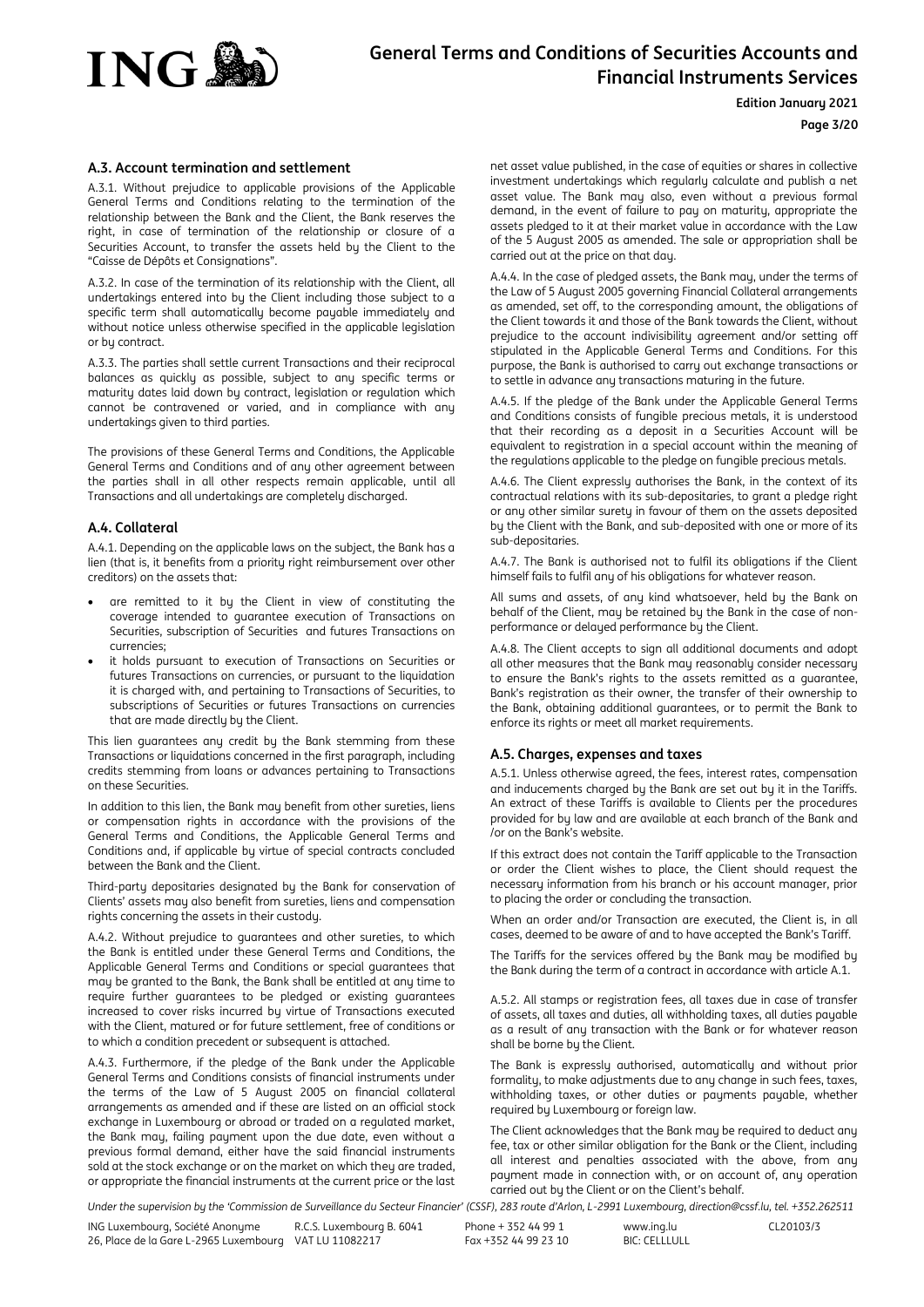

### **Edition January 2021**

**Page 4/20**

A.5.3. All duty and tax on capital income paid by the Bank acting as income Payer, intermediary or paying agent or which it owes as a result of use of the sub-depositary shall be borne by the beneficiary of the income.

A.5.4. In no case may the Bank be held liable for direct or indirect costs and damages resulting from the collection or withholding of such fees, charges or other costs. These costs and/or damages will exclusively be borne by the Client.

The Bank shall not be held liable for any loss or damage that may occur as a result of the omission to make, or to properly make, the applicable tax deductions, except in case of gross negligence or wilful misconduct.

A.5.5. All legal and extra-legal costs incurred by the Bank in clearing any debit balance or in exercising any guarantees shall be borne by the Client.

A.5.6. Unless otherwise agreed in writing, all costs charged by intermediaries or correspondents may be billed by the Bank to its Clients.

## <span id="page-3-0"></span>**A.6. Miscellaneous**

A.6.1. The cancellation or ineffectiveness of certain articles or of a part of these General Terms and Conditions or of the Bank's Tariff or contracts or conditions shall affect neither the validity nor the effectiveness of the other provisions.

A.6.2. Unless otherwise agreed, in case of discrepancy between (i) the versions of these General Terms and Conditions or of the Bank's contracts and/or other conditions translated in a language other than the French and (ii) the French version of these General Terms and Conditions, only the French version shall prevail.

## <span id="page-3-1"></span>**B. Provisions relating to Financial Instruments and investment services**

## <span id="page-3-2"></span>**B.1. General Provisions**

## **B.1.1. Introduction**

B.1.1.1. This chapter B concerns all transactions on Financial Instruments made with or via the Bank. It also describes the Client's rights and duties in the Financial Instruments field. It is inseparable from the Execution Policy. The Bank asks the Client to read the Execution Policy. In the event of modification of the Execution Policy, the Client's failure to exercise his right to terminate his business relationship with the Bank, in accordance with the relevant provisions of the Applicable General Terms and Conditions, shall be deemed as acceptance by the Client of the Execution Policy in force. The provisions stipulated in this chapter B as well as the Execution Policy are applied for all Clients unless specially agreed otherwise, and/or special Execution Policy agreed between the Bank and the Client.

B.1.1.2. The Bank's liability limits stipulated in this chapter B, as well as the Execution Policy, do not prejudice its general duty of diligence in the context of which it recognises its liability for gross negligence or willful misconduct – excluding minor negligence – committed in the exercise of its professional activity, by the Bank itself or its officers, in accordance with Article B.17 of these General Terms and Conditions.

B.1.1.3. The provisions of this Chapter B apply whether the Financial Instruments are physically held on deposit with the Bank, or in a Securities Account.

B.1.1.4. The most recent version of the Execution Policy in force is available at the Bank's branches and online a[t www.ing.lu](http://www.ing.lu/) (under the heading Regulation/MiFID 2).

The Client is also invited to refer to the "Guide for investors", the purpose of which is to present the main Financial Instruments and the associated risks, and which is given to each Client when opening a Securities Account.

## **B.1.2 Financial Instruments**

## **B.1.2.1 Definitions**

A – Investment and ancillary services

The Investment and ancillary services offered by the Bank include:

- Portfolio management;
- Investment advice;
- The receipt and transmission of orders on Financial Instruments;
- The execution of orders on behalf of Clients;
- The custody and administration of Financial Instruments on behalf of Clients;

(the "Services"). They are set out in section B.1.4 of this chapter B.

- B Complex and non-Complex Financial Instruments
- 1. "Non-Complex Financial Instruments" include in particular shares traded on a regulated market or equivalent market of a thirdparty country (including Exchanged Traded Funds or "ETFs"), monetary market instruments, bonds and other debt securities, undertakings for the collective investment in transferable securities (UCITs), structured deposits and other non-Complex Financial Instruments that meet the criteria determined by Luxembourg or European financial laws.
- 2. "Complex Financial Instruments" are all Financial Instruments that do not fall within the legal definition of Non-Complex Financial Instruments. Amongst other things, these are any assets entitling the owner to acquire or sell other Assets, or giving rise to a cash settlement fixed by reference to movable Assets, a currency, an interest rate, a yield, to raw materials or other indices or measures (such as warrants, structured notes, option contracts, term contracts, exchange contracts, future rate agreements and other derivative contracts pertaining to movable Assets, currencies, interest rates, yields, issuance quotas, raw materials, climatic variables, freight rates, inflation rates or other official economic statistics, or other derivative instruments, indices or measurements, that can be settled by physical delivery or in cash. The following Financial Instruments are also considered as "Complex": shares in alternative funds; share, bonds and monetary market instruments incorporating a derivative instrument, monetary market bonds and instruments exhibiting a structure that renders the understanding of the risk incurred difficult to estimate for the Client, structured UCIs; structured deposits incorporating a structure that renders the understanding of the risk incurred concerning the yield or exit cost of the product before term difficult to estimate for the Client, "CFDs" and issuance quotas.

#### **B.1.2.2 General Provisions**

#### **A – Communication modes**

Orders on Financial Instruments introduced by the Clients must meet the rules pertaining to the orders given by the Client in these General Terms and Conditions. For these orders, the Client may communicate with the Bank through various means. The use of certain communication modes (in particular phone and/or fax or Internet Access) is nonetheless subject to concluding a specific agreement and/or confirmation via another communication mode if the Bank deems it necessary.

### **B – Obligations to cover orders pertaining to Financial Instruments**

1. When subscribing or purchasing Financial Instruments, the Client makes sure to constitute an adequate cash coverage with the Bank for the execution of his purchase order or subscription of a Financial Instrument. The Bank is authorized to block and reduce the available balance of the account to be debited for this Transaction (if applicable, increased by the credits being realized in the account) by the indicative amount of the order (except costs and taxes) as provision for it, up until actual execution, cancellation or expiry of the order. At execution of the Securities purchase or subscription order concerned, the amount thus

Under the supervision by the 'Commission de Surveillance du Secteur Financier' (CSSF), 283 route d'Arlon, L-2991 Luxembourg, direction@cssf.lu, tel. +352.262511

ING Luxembourg, Société Anonyme 26, Place de la Gare L-2965 Luxembourg VAT LU 11082217 R.C.S. Luxembourg B. 6041 Phone + 352 44 99 1 Fax +352 44 99 23 10 www.ing.lu BIC: CELLLULL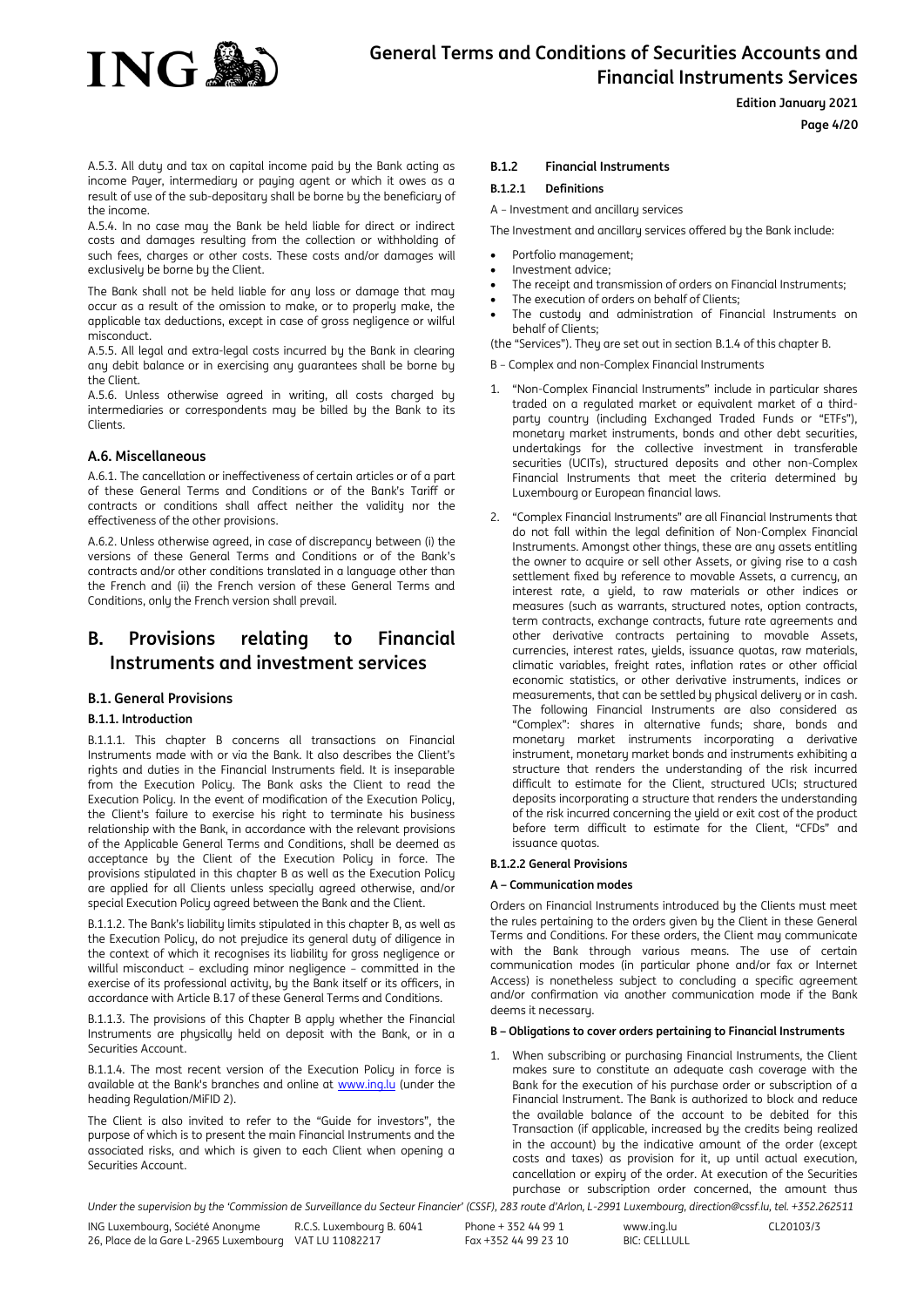

#### **Edition January 2021**

#### **Page 5/20**

rendered unavailable shall, if applicable, become available again up to the difference between the blocked amount and the amount actually due to the Bank pursuant to execution of the order (including costs and taxes).

In the event of cancellation or expiry of the order, the amount thus made unavailable shall become fully available again. In any event, the creditors' interest on the sums concerned shall be booked normally without the least loss stemming from this unavailability. The indicative amount of the order corresponds to the number of Securities requested, multiplied by the latest known price at the time of the order or, if applicable, the limit price chosen for these Securities, excluding costs and taxes.

2. At sale or redemption of Financial Instruments: when a Client gives a redemption or sale order for Financial Instruments, he makes sure to have the necessary Securities for the sale/redemption in the Securities Account. Short-selling is prohibited unless an express agreement exists between the Bank and the Client.

#### **C – Information pertaining to Financial Instruments or to Services pertaining to Financial Instruments**

- 1. Specific or general information pertaining to Financial Instruments and to Services pertaining to Financial Instruments (in particular determining the price of the Financial Instrument concerned) communicated or made available by the Bank are provided by the Bank, by the other companies of the ING Group (list provided upon simple request to the Bank) or by third parties. This information is only intended for the Bank's Clients unless expressly stipulated otherwise. The information is given in the perspective of executing Transactions or providing Financial Instruments or Services by the Bank or by other entities of the ING Group, or by third parties on whose behalf the Bank acts as intermediary.
- 2. It is meant exclusively for the Client's personal use, who makes sure it remains confidential. Communicating it or making it available nonetheless does not engage the Client to carry out the Transactions or to adhere to the Services pertaining to Financial Instruments concerning which the information is communicated or made available. The Bank takes the greatest care with the quality of the information, both as concerns its content and the manner it is communicated or made available.
- 3. The Bank implements reasonable means to communicate correct and up-to-date information, though it does not guarantee it is the latest available. Moreover, it does not agree to ensure such updating if it decides to no longer reproduce or disseminate the information concerned. Unless legally or contractually stipulated otherwise, the Bank may thus modify the available information at any time and without prior notice to the Client beforehand and, in this context, interrupt all or part of its Services pertaining to Financial Instruments.
- 4. Whether or not the information is given a date and/or time, it is valid only at the time is communicated or made available, subject to any changes and without prejudice to any later changes in legislation or regulations in force.
- 5. The Client is aware that the information can be modified between the time of its communication or availability and the time of realisation of the Transaction or adhesion to the Services pertaining to Financial Instruments concerning which the information is communicated or made available. The information that the Bank provides in its own name, as well as that provided by the other entities of the ING Group, is based on an objective analysis of the data at the Bank's or these other entities' disposal.

#### **D – Information from sources outside the Bank**

When the information about Financial Instruments comes from sources outside the Bank, the Bank makes sure to collect it from leading sources. Information from such sources, which the Bank communicates or makes available with the mention of them, is transmitted faithfully by the Bank without appreciation or guarantee from it. In particular, the accuracy, absence of error, exhaustive character and updating of the data from third parties cannot be guaranteed. The Bank is unable to detect the incomplete, imprecise, or incorrect character of the data in its possession unless this is manifest. The consequences of any errors it includes cannot be attributed to it. The estimates and prices thus communicated or made available by the Bank correspond to those of well-traded Securities. They only apply for the financial market to which they pertain. They are provided subject to the laws and regulations that apply to this financial market, amongst other things as concerns the possibilities of differences between published prices and the prices at which the Transactions are actually carried out. They are provided on an indication basis and constitute only one element of appreciation and estimation for the Client, who assumes all the consequences of the use he makes of them.

#### **E – Communication and availability of information**

- 1. Without prejudice to the foregoing, the Bank communicates or makes available to the Client appropriate and understandable information concerning the Services and the Financial Instruments offered and/or provided by the Bank or via the Bank, as well as on the investment strategies suggested, in order to allow the Client to understand the nature and risks of the Service and of the specific type of Financial Instrument concerned, and to make a well-informed decision.
- 2. This information is communicated or made available by the Bank, depending on the type of Financial Instrument concerned, in particular through the technical or commercial data sheet of the instrument, the prospectus and/or an explanatory brochure. With regard to shares or units in investment undertakings (UCI) and packaged retail and insurance-based investment products, the appropriate information will in particular be provided by the communication or making available of the prospectus and the Key Information Document ("KID"), as well as periodic reports, if applicable.
- 3. The information communicated or made available by the Bank is intended for its Clients and is not based on an examination of the Client's own situation, with the exception of personalised recommendations communicated or made available as part of the investment advice Service. Subject to this reservation, the information communicated or made available by the Bank cannot therefore be considered as personalised recommendations to carry out Transactions or to adhere to the Services relating to Financial Instruments, within the meaning of Article B.1.4.2.

#### **F – Value of the communicated information**

The information communicated or made available is only a set of elements of appreciation for the Client and is, in any event, communicated or made available without guarantee or responsibility for it by the Bank, except for gross or intentional negligence on its part. The Client remains exclusively and entirely liable for the use he freely makes of this information and for the consequences of his decisions.

Under the supervision by the 'Commission de Surveillance du Secteur Financier' (CSSF), 283 route d'Arlon, L-2991 Luxembourg, direction@cssf.lu, tel. +352.262511

www.ing.lu BIC: CELLLULL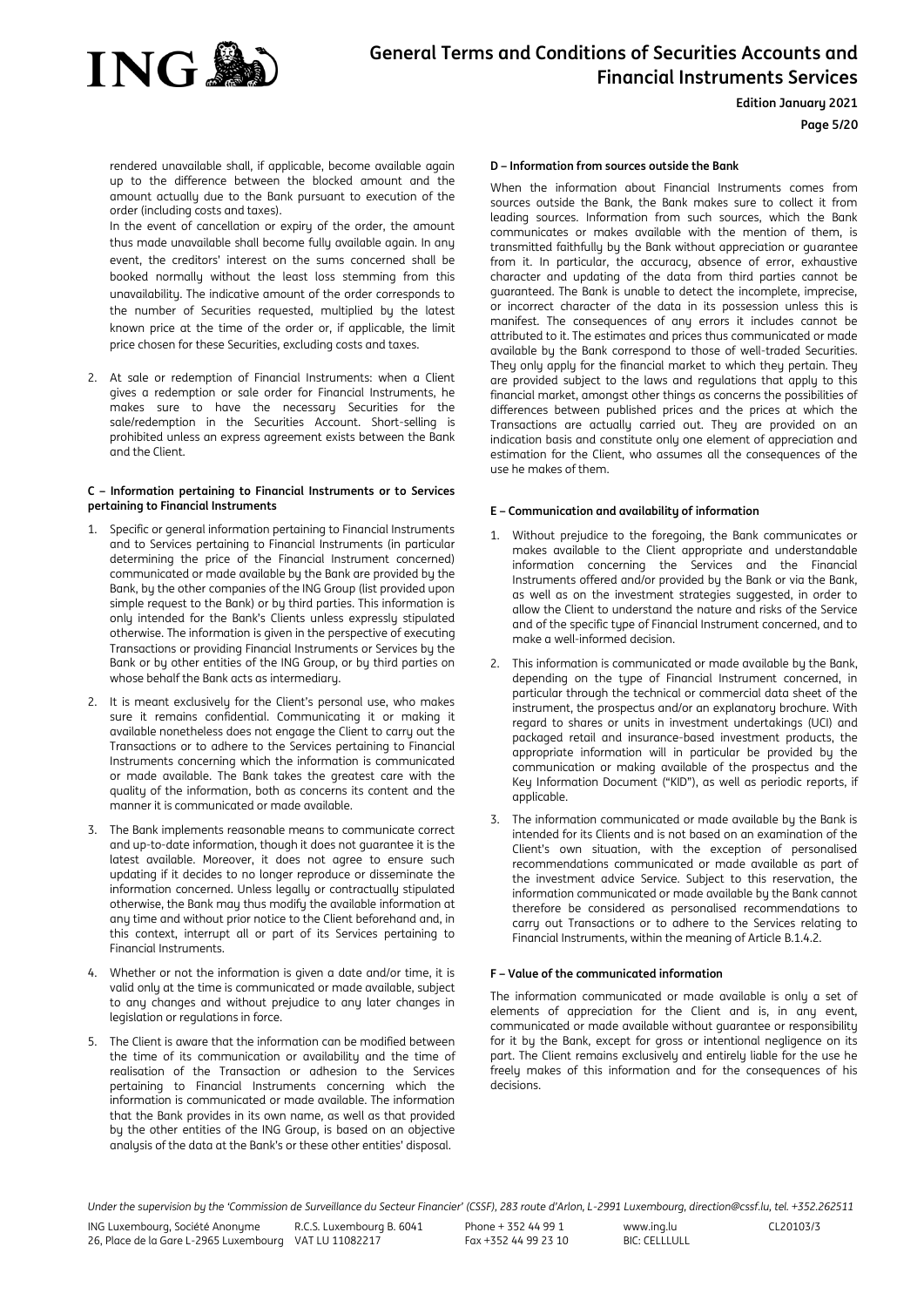

**Edition January 2021**

**Page 6/20**

#### **G – Information on the related costs and expenses**

Information about the costs related to Financial Instruments or to Services pertaining to Financial Instruments is contained on the Bank website in the tariff brochure and in the document "Overview of costs and charges relative to financial instruments", which the Client can consult prior to a transaction. If all or part of the price has to be paid or is expressed in a foreign currency, this currency, the applicable exchange rate, and costs are indicated. With regard to shares or units in undertakings for collective investment (UCI) and packaged retail and insurance-based investment products, this information will be provided by the communication or making available of the prospectus and in the Key Information Document ("KID"). In addition, the Bank provides quarterly reports to Clients with a statement of the costs and charges for Financial Instruments and investment services that have been charged and borne during the period elapsed in the Client's portfolio, including the benefits.

#### **B.1.2.3. Acceptance of Assets**

- 1. The effective deposit of Assets or the registration of Financial Instruments in the Securities Account takes place subject to acceptance of the Assets in conformity with and without prejudice to application of the provisions of section B.2 below.
- 2. Assets are redeemed, as the case may be, at the Bank's offices or by transfer into an account in another bank, within a reasonable period. The Financial Instruments on a Securities Account can be transferred exclusively by bank transfer onto another Securities Account with the Bank or with another financial institution.

#### **B.1.2.4. Conflicts of interest**

The Bank has established and implements a policy for managing conflicts of interest in compliance with the legal provisions in force. This policy identifies those situations that might or do give rise to a conflict of interests including a high risk of harming the interests of one or more Clients and aims to inform Clients on a durable medium of the existence of the conflict and related risks. In accordance with the MiFID 2 Regulation, a brief description of this policy is available online at www.ing.lu (under the heading "Regulation/MiFID 2"). Further information may be provided at the Client's request.

#### **B.1.2.5. Benefits**

In the context of the provision of its Services, and to the extent authorized by the regulations in force, the Bank grants or receives from third parties remuneration, commissions or non-pecuniary benefits, this remuneration varies according to the services provided to the Clients. Further details are given in paragraph C below as well as in the policy on the receipt or payment of commissions, available online at www.ing.lu (under the heading "Regulation/MiFID 2").

#### **B.1.2.6. Communication to the authorities**

- 1. The Client irrevocably authorizes the Bank to furnish the empowered authorities (or their duly empowered agents) with all information required by them under the investigatory powers invested in them, in particular under the provisions of the modified law of 5 April 1993 on the financial sector, or that would be conferred upon them by any legal or regulatory provision supplementing or substituting these provisions. The Client recognises that, by the sole fact of transmitting an order or carrying out a Transaction, he confirms the authorisation given above.
- 2. In the context of the Transactions on Financial Instruments, the Bank is required to report certain transactions on Financial Instruments to the Luxembourg and European authorities. In this context, the Bank shall give the information on the transaction and the Client's data to the European authorities in compliance with personal data protection laws. The Client agrees, if the Bank does not have all the data requested, to communicate all the missing data to the Bank at first request.
- 3. Given the existence of certain US regulations that may have extraterritorial scope, the Bank no longer accepts to execute Transactions on Financial Instruments or to offer Securities Account opening Services:
	- In the name and on behalf of individuals having either American nationality or a postal, legal, or fiscal address in the United States, or a phone number in the United States, or permanent residence in the US (a "Green Card");
	- Whose principal or legal representative has either American nationality or a postal, legal, or fiscal address in the United States, or a phone number in the United States, or permanent residence in the US (a "Green Card");
- 4. If this Service is nonetheless carried out and Financial Instruments were acquired or transferred and deposited into a Securities Account, the Bank retains the right, after first informing the Client at least 60 calendar days in advance to allow the Client for the possibility of transferring these Financial Instruments to another financial institution, to sell the Financial Instruments concerned at their market value and to close the Securities Account.
- 5. As applicable, the Bank shall bear the costs resulting from the sale, except in cases where the Client has provided erroneous information to the Bank or has abstained from communicating to the Bank any information concerning his nationality or postal, legal or fiscal address, his phone number in the United States or his holding of a Green Card, or has neglected to take all adequate measures to limit these costs.
- 6. If the Client acquires afterwards:
	- American nationality or
	- Communicate a new postal, legal, or fiscal address in the United States or
	- A phone number in the United States or
	- Permanent American residence papers (Green Card),

the Bank may rightfully, as soon as it is aware of it, terminate the possibility for the Client to execute Transactions on Financial Instruments. Also, after having communicated this decision to the Client and having given him 60 calendar days to transfer these Financial Instruments to another financial institution or sell them at his own initiative, the Financial Instruments remaining in the Securities Account shall be sold at their market value and the Securities Account and Cash Account linked to it shall be closed. In this case, the Bank shall not bear any costs and expenses.

By the fact of acquiring one of the above links with the United States, it is possible that information pertaining to the Financial Instruments registered in the Securities Account will be communicated to the American tax authorities (IRS) in conformity with FATCA. This could have fiscal or other consequences for the Client. The Bank declines any liability in this regard except in the event of gross negligence on its part (see clause B.11.5.).

#### **B.1.3. Client classifications for investment and ancillary services**

#### **B.1.3.1. Retail Clients, Professional Clients and Eligible Counterparty Clients**

In accordance with the regulations in force, before offering a Client investment products and services, the Bank classifies each Client under one of the following three categories: retail client (or nonprofessional client); professional client; or eligible counterparty client.

This classification determines the level of protection to which the Clients are entitled.

- A "Retail Client" or "Non-professional Client" is any natural or legal person who is not a Professional Client as defined below;
- A "Professional Client" is any natural or legal person who has the experience, knowledge and skills necessary to make his or her own investment decisions and correctly assess the risks incurred, and who meets certain criteria defined by the regulations in force;

Under the supervision by the 'Commission de Surveillance du Secteur Financier' (CSSF), 283 route d'Arlon, L-2991 Luxembourg, direction@cssf.lu, tel. +352.262511

ING Luxembourg, Société Anonyme 26, Place de la Gare L-2965 Luxembourg VAT LU 11082217 R.C.S. Luxembourg B. 6041 Phone + 352 44 99 1 Fax +352 44 99 23 10 www.ing.lu BIC: CELLLULL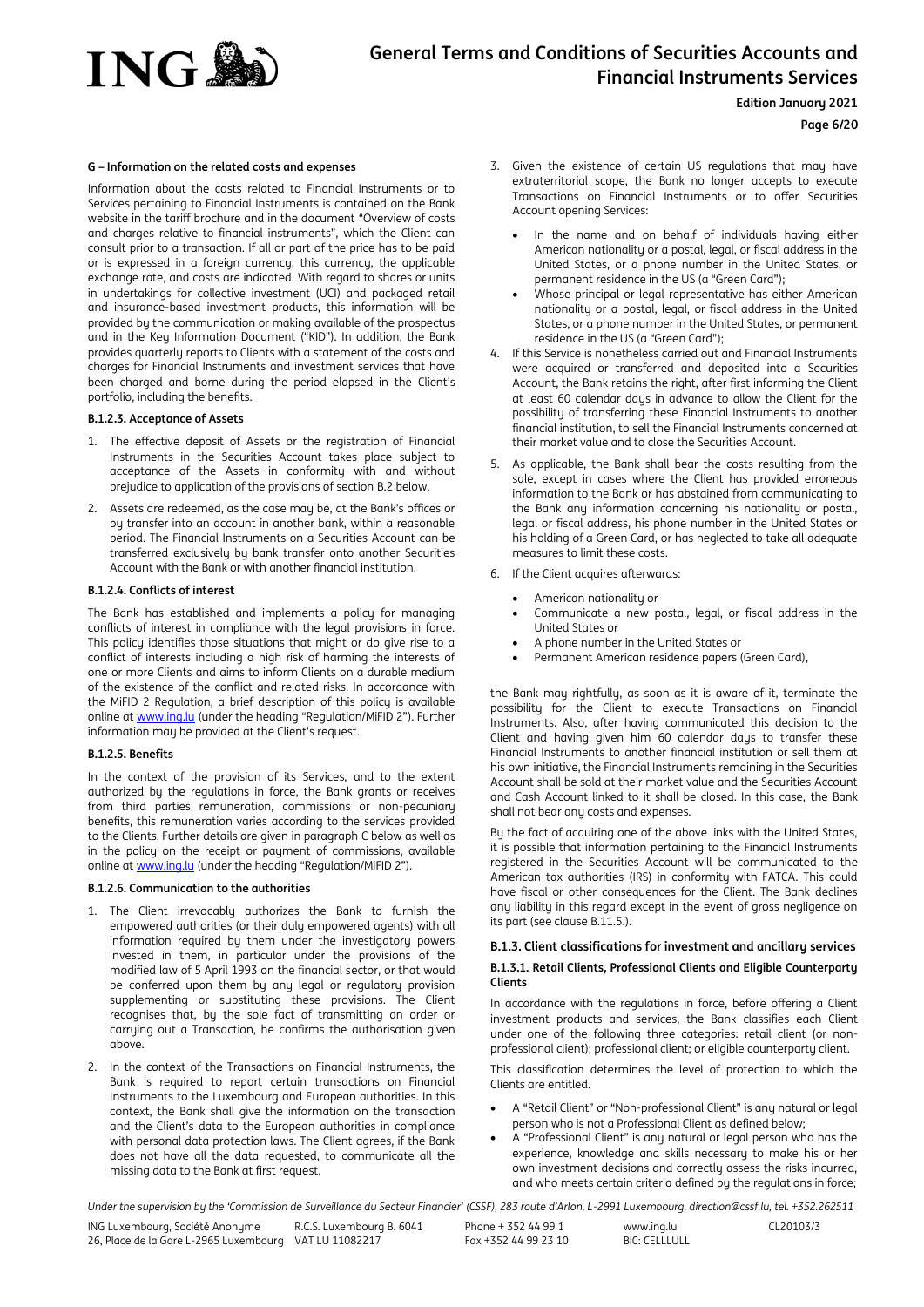

#### **Edition January 2021**

**Page 7/20**

 An "Eligible Counterparty Client" is any professional Client who, concerning specific services, meets additional criteria defined by the regulations in force.

#### **B.1.3.2. Information of the Client as to his category**

The Client shall be advised of the category to which he belongs, in his account opening form or, in the event of a modification, by means of a separate letter.

#### **B.1.3.3. Change of category**

The financial regulations in force provide for the possibility for a Client to request a change of category and, in certain cases, to obtain a change of category. The Client who wishes such a change shall send a request to the Bank, which decides, depending on its conditions, circumstances, and knowledge of the Client, if it can accept this request.

#### **B.1.4. Investment services relating to Financial Instruments**

#### **B.1.4.1. Portfolio management services**

- 1. This Service is a discretionary management service for the Client's portfolio on the basis of a discretionary management agreement and in accordance with a management strategy agreed between the Bank and the Client.
- 2. It requires the prior determination of the Client's Investor Profile, established by means of an investor questionnaire. If the Client fails to respond to the questionnaire, the Bank will not be able to provide the discretionary management service, as more fully described below.

#### **B.1.4.2. Non-independent investment advice services**

- Investment advice consists of providing personalised recommendations to the Client, either at the Client's request or on the initiative of the Bank concerning one or more Financial Instruments.
- 2. The investment advice service provided by the Bank is a nonindependent advice service: it covers a limited analysis of different types of Financial Instruments compared to Financial Instruments available on the market; it may also relate to Financial Instruments issued or offered by an entity of the ING Group, or an entity having close links (in particular legal or economic) with the Bank or the ING group.
- 3. This Service is provided and set out by signing an investment advice agreement. It requires the prior determination of the Client's Investor Profile, established by means of an Investor Questionnaire. If the Client fails to answer this questionnaire, the Bank will not be able to provide the investment advice service to the Client, as more fully described below.
- 4. The Bank carries out a periodic assessment of the adequacy of the Client's portfolio in relation to the Client's Investor Profile and informs the Client through periodic quarterly reports.

#### **B.1.4.3. Receiving and transmitting orders on Financial Instruments**

- 1. The receipt and transmission of orders on Financial Instruments is offered or provided by the Bank without any personalised recommendation being made to the Client.
- 2. Before providing this service to a Non-professional Client, the Bank carries out an assessment of the Client's knowledge and experience (see Article B.1.5.3.) in the area of Financial Instruments, in order to determine whether the envisaged Service or Financial Instrument is appropriate for the Client.
- 3. If the Non-professional Client chooses not to provide any information or if the Non-professional Client does not provide the Bank with sufficient information to carry out this knowledge and experience assessment, the Bank reserves the right not to execute a purchase order made by the Client for such time as the necessary information is not provided by the Client.
- 4. If the Bank considers, on the basis of the knowledge and experience assessment, that the service or the Financial Instrument envisaged is not appropriate for the Retail Client, the Bank will inform the Retail Client before executing the order.
- 5. Additional information on, in particular, the total amount of commissions and costs invoiced and, the breakdown by item included, may be communicated to the Client at the Client's request.

#### **B.1.4.4. Securities Account opening and Financial Instruments custody service**

- 1. The Bank's Securities Account opening and Financial Instruments custody service enables the Client to deposit and have the Client's Financial Instruments kept in a Securities Account in accordance with the provisions of section B4. below.
- 2. The Bank shall use it best efforts to open a Securities Account within two Banking days following the day of effective receipt of the request form to open a securities account in order to provide the Financial Instruments custody service, provided that:
	- a. the request is made on a Banking Day;
	- b. the Client has a Cash Account;
- 3. The Bank reserves the right to close any Securities Account and the Cash Account linked to it three months after the withdrawal of the last Financial Instruments registered.

Under the supervision by the 'Commission de Surveillance du Secteur Financier' (CSSF), 283 route d'Arlon, L-2991 Luxembourg, direction@cssf.lu, tel. +352.262511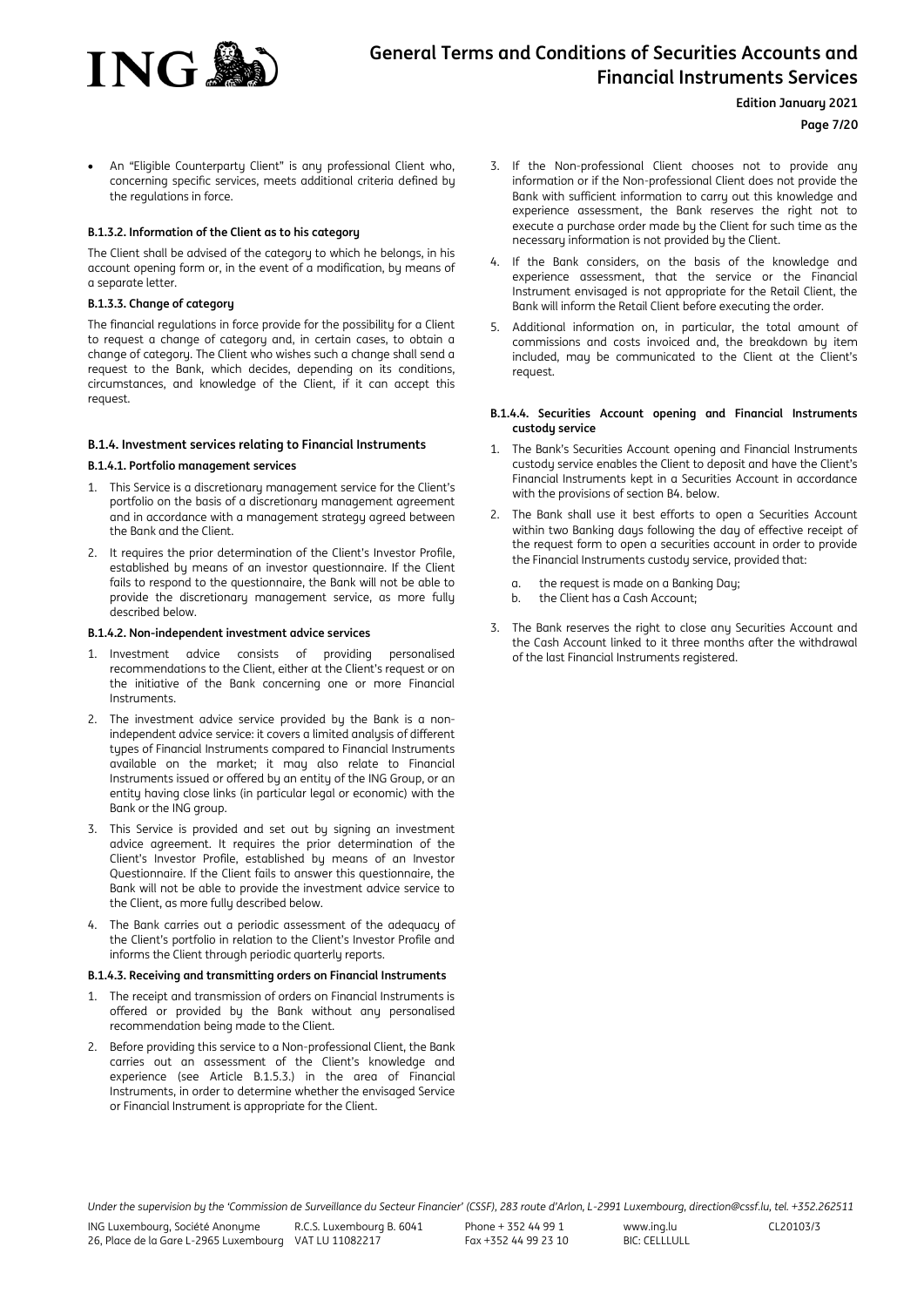

#### **Edition January 2021**

**Page 8/20**

### **B.1.5. Investor Profile and suitability and appropriateness assessments**

### **B.1.5.1. Investor Profile**

Once a Securities Account is opened, the Client's investor profile is determined on the basis of a questionnaire.

This Investor Profile remains valid until the Client informs the Bank of any related change. The Investor Profile is also reviewed periodically.

The Client must inform the Bank of any change in his or her personal situation that may have an impact on the Client's Investor Profile, as soon as the Client is aware of this change and before any new Transaction. The Client is responsible for the accuracy of the information provided to the Bank for the establishment of the Client's Investor Profile. The Bank may rely on this information unless it knows or should know that the information provided by the Client is clearly out of date, inaccurate or incomplete. In this case, the Bank reserves the right not to provide the service concerned and may not be authorised by law to provide it.

## **B.1.5.2 Suitability assessment**

The Investor Profile for Clients entering into a portfolio management or investment advice agreement serves as a basis for the necessary suitability assessments (the "Investor Profile").

This Investor Profile is drawn up on the basis of three types of information:

- c. the Client's knowledge and experience in matters of investments;
- d. the Client's financial situation; and
- e. the Client's investment horizon and objectives.

For each agreement or each account, the Client may define different investment objectives and a different investment horizon, which will allow different Investment Profiles to be defined.

When the account linked to the management or advice agreement belongs to several holders, these holders shall agree on a common investment horizon and objective and determine an Investor Profile for this account.

#### **B.1.5.3. Knowledge and experience assessment and appropriateness assessment**

1. Knowledge and Experience Assessment: The Bank performs a Knowledge and Experience Assessment (the "Knowledge and Experience Assessment") in order to collect information only on the Client's knowledge and experience in terms of investments concerning the different categories of Financial Instruments offered by the Bank. The Client is responsible for the accuracy of the information the Client provides to the Bank to perform the knowledge and experience assessment.

2. Appropriateness assessment: Based on the results of the Knowledge and Experience assessment, an assessment of the appropriateness of the Financial Instrument is carried out. This is a one-off assessment to verify that the Financial Instrument concerned is appropriate to the Client. This assessment is performed when the Client is considering a purchase Transaction on a Financial Instrument.

#### **B.1.6. Client reports**

#### **B.1.6.1. Confirmation of execution**

Except when providing a discretionary management service, the Bank shall send the Client, on a durable medium, a notice confirming the execution of the order, at the latest during the first Banking day following its execution.

#### **B.1.6.2. Periodic statement of investments**

At least quarterly, the Bank shall make available to the Client, on a durable medium, a statement of the Financial Instruments and of the funds held by the Client with the Bank.

The Bank shall also send to the Client to whom the Bank provides a discretionary management service or an investment advice service, at least quarterly, a detailed management report including, in particular, a description of the composition and value of the portfolio, the total amount of commissions and costs incurred over the period covered and dividends, interest and other payments received during the period covered.

#### **B.1.6.3. Suitability report**

If an investment advice service is provided, the Bank shall provide the Retail Client with a suitability report, before the execution of the transaction. This report shall indicate whether and to what extent the recommendation formulated is suitable for the Client, taking into account the Client's Investor Profile.

#### **B.1.6.4. Obligation for legal entity Clients to have a Legal Entity Identifier ("LEI") code (for communication to supervisory authorities)**

All legal entity Clients agree to request an LEI (Legal Entity Identifier) code from a LOU (Local Operational Unit) or from a Registration Agent if they wish to acquire, sell or execute certain transfers of Financial Instruments such as shares, warrants, bonds and trackers (ETFs, funds traded on the stock exchange). This obligation also applies if the Financial Instruments are traded over-the-counter or if they represent an underlying product of an unlisted Financial Instrument. Financial institutions, such as the Bank, which perform this type of Transaction on behalf of their Clients, are subject to reporting obligations to the authorities, provided for by the MiFID 2 Regulation, for which the LEI code is required.

Before carrying out the Transactions referred to above, the legal entity Client agrees to request an LEI code and to communicate that code to the Bank. More information is available online at the Bank's website [www.ing.lu.](http://www.ing.lu/) 

#### **B.1.6.5. Additional information requirements for portfolio management transactions or those involving contingent liabilities**

When the Bank holds the account of a Retail Client comprising positions in leveraged financial instruments or transactions involving contingent liabilities, the Bank shall inform the Client when the value of each of these financial instruments falls by 10% compared to its initial value, and for each multiple of 10% thereafter. The Bank shall inform the Client by no later than the end of the working day on which this threshold is exceeded or, in the event the threshold is not exceeded on a working day, at the end of the next working day.

If a discretionary management service is provided, the Bank shall inform the Client when the value of the Client's portfolio falls by 10% compared to the last valuation, and thereafter for each multiple of 10%. The Bank shall inform the Client by no later than the end of the working day on which this threshold is exceeded or, in the event the threshold is not exceeded on a working day, at the end of the next working day.

#### **B.1.6.6 Target market**

When distributing Financial Instruments, the Bank takes into account the target market defined by the producer or the issuer of the Financial Instrument in question as well as the target market defined by the Bank.

Under the supervision by the 'Commission de Surveillance du Secteur Financier' (CSSF), 283 route d'Arlon, L-2991 Luxembourg, direction@cssf.lu, tel. +352.262511

ING Luxembourg, Société Anonyme 26, Place de la Gare L-2965 Luxembourg VAT LU 11082217 R.C.S. Luxembourg B. 6041

Phone + 352 44 99 1 Fax +352 44 99 23 10 www.ing.lu BIC: CELLLULL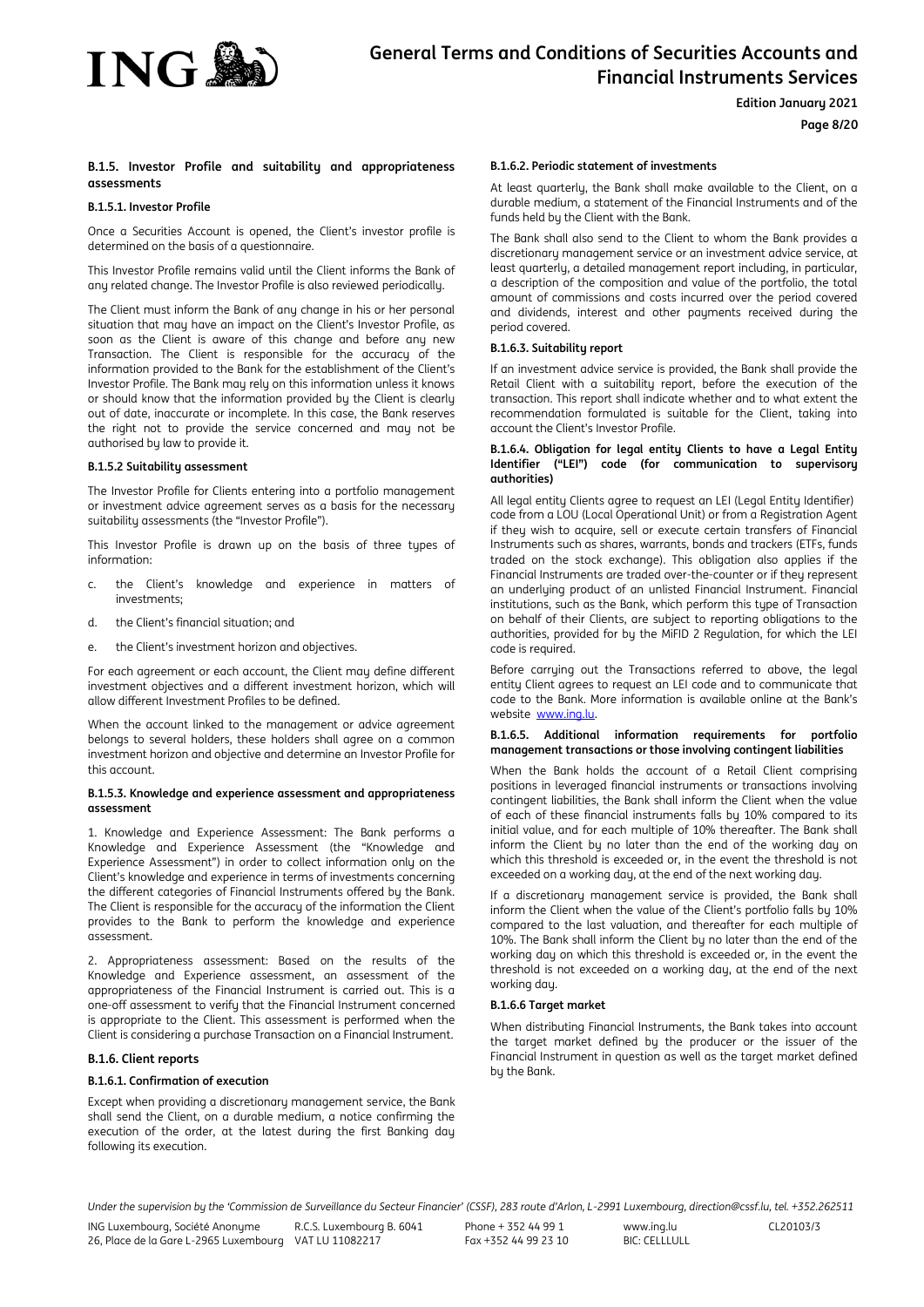

### **Edition January 2021**

#### **Page 9/20**

When providing a discretionary management service or an investment advice service, the Client is informed that the Bank may be required to execute or recommend a transaction for a Client located outside the target market (including in the negative target market in the context of discretionary management), only for hedging or portfolio diversification purposes, if the portfolio as a whole or the combination of a Financial Instrument with its hedging is suitable for the Client.

In the interest and for the protection of the Client, the Bank reserves the right to refuse transactions in the negative target market as defined by the MiFID 2 Regulation.

The Bank informs professional clients who wish to enter into transactions on their own initiative and who have not provided an Investor Profile, that it will not necessarily be able to assess their suitability for the target market.

#### **B.1.7. Orders executed outside a regulated market or multilateral trading facility**

If the Client places an order for the execution of a Transaction capable of being executed other than on a regulated market or multilateral trading facility (as such terms are defined in MiFID II Directive), in relation to which a duty of best execution is owed, the Client accepts that the Bank may execute that order outside a regulated market or multilateral trading facility.

#### **B.1.8. Responsibility for delays**

Once given, instructions can only be withdrawn or amended with the Bank's consent. The Bank can only cancel instructions if it has not already acted upon them. If, after instructions are received, the Bank has reason to believe that it is not practicable to act on them within a reasonable time-scale or it is in the Client's best interest not to act on such instructions, the Bank may defer acting upon those instructions until, in the reasonable opinion of the Bank, it is practicable (or in the Client's best interest) to do so. Otherwise, the Bank shall inform the Client of its refusal to execute such instructions. The Bank will not be liable in the event of losses resulting from delay or inaccuracy in the transmission of the Client's instructions to a third party or the execution of the Client's Transactions or a deferral or refusal of action, except as set out below.

#### **B.1.9. Aggregation**

The Bank may, without notifying the Client to this effect, aggregate his Transactions with the Bank's own Transactions and/or those of other clients. Although aggregation may or may not prove to the Client's advantage, the Bank will only take such action if, in its reasonable opinion, this is in the overall best interests of its clients in general.

If the Bank aggregates orders with those of other clients, the Client accepts that the Financial Instrument concerned may be allocated within any time-scale specified in the Applicable Regulations after the order has been filled. The issue of a limit order for shares traded on a regulated market by the Client constitutes an explicit instruction to the Bank that, if the order is not immediately executed, the Bank will not be required to make public disclosure of the order, thereby making it accessible to other market participants.

### **B.2. Settlement of the Client's Transactions B.2.1. Settlement of Transactions**

Delivery or payment (as applicable) by the counterparty in a Transaction will be at the Client's risk.

The Bank's obligations to deliver Financial Instruments to the Client or account to the Client or a third party for the proceeds of sale of Financial Instruments are conditional upon the discharge of any obligations owed the Bank or its settlement agents by the Client or any third party involved in the settlement process.

The Bank is under no obligation to settle Transactions or account to the Client (although it may do so) unless the necessary documentation has been provided by him. Cash sums received by the Bank from a third party in respect of a Transaction shall be owed by the Bank to the Client until remitted by the Bank to the Client or otherwise discharged; under these circumstances the Bank shall have no fiduciary duty to the Client. All investments or monies received from the Bank in respect of any Transaction shall be held as security pending the full discharge of the Client's obligations to the Bank. Title to Financial Instruments purchased by the Client and held by the Bank will (subject to the above provision) pass to the Client at the moment of remittance by the Client of the necessary purchase consideration. Unless otherwise agreed, settlement of Transactions shall be in accordance with normal practice for the Financial Instruments or market concerned.

#### **B.2.2. Tardy settlement**

Any proposed settlement date for a Transaction is indicative only and settlement may be subject to normal market delays. The Client will only be entitled to rescind or cancel a Transaction in accordance with the rules of the local market (unless the delay is attributable to the Bank) if the Client indemnifies the Bank against loss, liability or cost incurred due to the rescission or cancellation. The Bank will not be liable for delays or inaccuracies in the transmission of instructions or other information.

#### **B.2.3. Lending of Financial Instruments**

Except as otherwise expressly agreed in writing, the Bank will not permit the lending of Financial Instruments held on behalf of the Client to a third party or the pledging of the said Financial instruments as collateral for money borrowed on behalf of the Client. The terms of any such lending or borrowing must be subject to a separate agreement.

#### **B.2.4. Buying in**

If the Client fails to deliver Financial Instruments to the Bank (or an agent acting on the Bank's behalf) in settlement of a sale, the Bank reserves the right to purchase such Financial Instruments on the market, without notice and at its entire discretion. The cost of such a purchase will be chargeable to the Client.

### **B.2.5. Transactions reporting**

The Client accepts that written confirmations issued by the Bank shall substantiate the valid execution of the Transactions in accordance with the Client's instructions. The Bank shall, where necessary and notwithstanding the provisions of Article 1341 of the Luxembourg Civil Code, be authorised to dismiss claims by any means, in particular by testimonial evidence.

## <span id="page-8-1"></span>**B.3. General provisions of conduct**

#### **B.3.1. Principal or agent accounts**

<span id="page-8-0"></span>In dealings with the Client, the Bank may act as a principal or agent for the Client or a third party, including another member of ING group. The basis on which the Bank is acting in respect of a given Transaction will be specified in the documentation relating to such Transaction. In the absence of a specific agreement, the Bank will have discretion to act exclusively as a principal, exclusively as an agent, or partly as a principal and partly an agent.

### **B.3.2. Position limits**

The Bank may require the Client to limit the number of open positions held at any one time and may, at its entire discretion, close out one or more Transactions to ensure that such position limits are maintained.

#### **B.3.3. Market abuse and conduct**

The Client shall adhere to the standards of behaviour reasonably to be expected of persons in his position and refrain from any action liable to cause the Bank to breach standards of behaviour reasonably expected of persons in its position.

Under the supervision by the 'Commission de Surveillance du Secteur Financier' (CSSF), 283 route d'Arlon, L-2991 Luxembourg, direction@cssf.lu, tel. +352.262511

ING Luxembourg, Société Anonyme 26, Place de la Gare L-2965 Luxembourg VAT LU 11082217 R.C.S. Luxembourg B. 6041 Phone + 352 44 99 1 Fax +352 44 99 23 10 www.ing.lu BIC: CELLLULL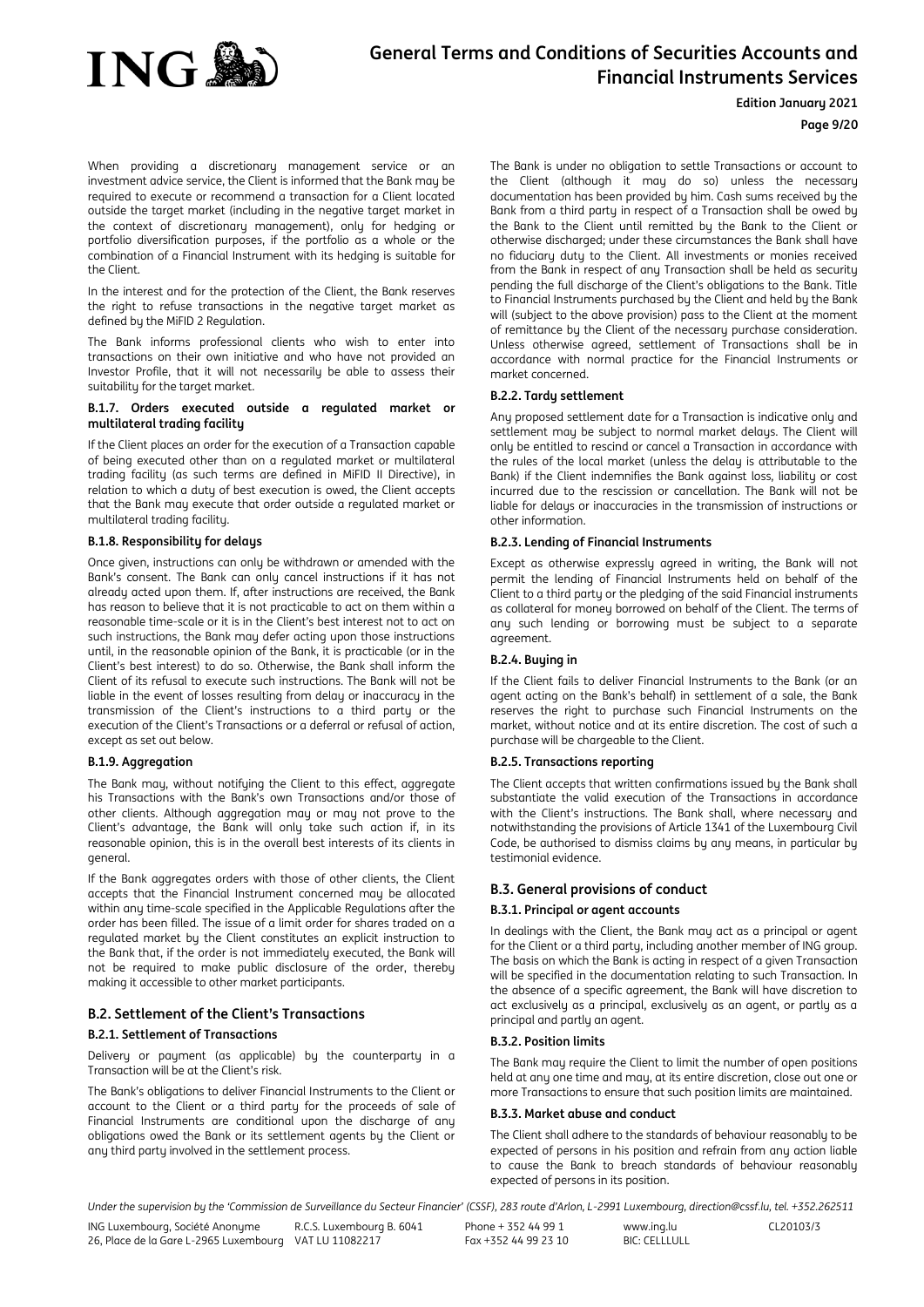

#### **Edition January 2021**

### **Page 10/20**

### **B.3.4. Stabilisation**

The Bank may, on the Client's behalf, trade in Financial Instruments currently or previously subject to stabilisation by the Bank, an affiliate or third party. Stabilisation is a price-supporting process used in the context of new issues of transferable securities, which can affect the market price of a new issue and may also affect the price of other transferable securities related to the transferable security being stabilised. The time and price limits applicable to the stabilisation of transferable securities are controlled by Applicable Regulations.

## **B.3.5. Research**

The following conditions will apply to all financial analyses provided by the Bank to the Client:

- research findings will be provided for information purposes only and must not be interpreted as an offer or solicitation for the purchase or sale of a Financial Instrument;
- while the Bank will take reasonable care to ensure that the information contained in research findings is true and not misleading at the time of publication, it makes no representation concerning the accuracy or comprehensiveness of that information. The Client should be aware that information in the Bank's research findings may be altered without notice; under these circumstances the Bank cannot (and is not obliged to) inform the Client of such a change;
- the Bank may own or have a financial interest in Financial Instruments referred to in its research findings. The Bank's interest may derive from the purchase or sale of the instruments from or to its Clients.

 The Bank may also solicit or provide investment banking and other services (including acting as a manager, advisor or lender) to entities referred to in the Bank's research findings;

- the Bank accepts no liability for any loss, liability or cost sustained or incurred arising in any way from use of the research findings provided, due to the Bank's negligence or any other cause;
- the Bank provides no quarantee that the Client will receive the research findings at the same time as other Clients;
- the Client must comply with any restrictions the Bank may impose on the persons or categories of person to whom such research findings may be distributed.

## **B.3.6. Key Information Document ("KID")**

B.3.6.1. The Client hereby represents that he is aware that the latest available documents relating to Key Investor Information (Key Information Document or "KID") relating to undertakings for collective investment distributed by the Bank (latest versions available) or all other Financial Instruments for which such a document is now compulsory, are made available by the Bank on the website [www.ing.lu](http://www.ing.lu/) or in a branch upon request in accordance with the applicable regulations, and undertakes to the Bank that he will procure it and take note of it, in good time, before any instruction regarding acquisitions or subscriptions in such undertakings for collective investment.

B.3.6.2. If the Client agrees to place purchase or subscription instructions by telephone or any other means of communication previously accepted by the Bank for undertakings in collective investments (UCIs) or any other Financial Instruments for which a KID is mandatory.

Nevertheless, the Bank agrees to forward the KID as soon as possible according to the communication channel previously agreed upon with the Client, who agrees to confirm receipt.

B.3.6.3. In particular, the Client is informed that the KIDs relating to UCIs distributed through the Bank (latest available versions) are made available via the website www.ing.lu/kid or through a branch office upon request. If the website www.ing.lu/kid is used, the Client acknowledges that the Bank makes this service available to him under

his own responsibility. The Client declares being aware and understanding the functional characteristics of the telecommunication means (Internet, etc.) and the technical limits, the risks of interruption, the response time to consult, interrogate, or transfer information, the risks inherent in any connection and any transfer of data over an open network.

B.3.6.4. Moreover, should the Bank use, fully or in part, the services of a third party provider to ensure the provision of KID by Internet, the Client acknowledges and agrees, by using said service, that the responsibility of the Bank cannot be incurred in relation to faults or errors of said service provider, except where the Bank has not exercised sufficient care in selecting said third party provider or is guilty of gross negligence or willful conduct.

B.3.6.5. In case of doubt, of non-availability of the service or refusal of the limits of liability set out above, the Client is asked to contact the branch directly or refer directly to the official website of the promoter of the undertaking for collective investment or the issuer or the initiator of the Financial Instrument concerned.

B.3.6.6. Finally, the Client acknowledges that the information contained in the KID is provided by third party sources, which implies that the Bank has no control over their content. It cannot, therefore, under any circumstances be held responsible for the failure of an undertaking for collective investment of its issuer or initiator, or its representatives or agents to provide the last updated KID or for any direct or indirect consequences due to incomplete, inaccurate information contained in the KID or errors or omissions in the KID, except in cases of willful misrepresentation on the part of the Bank or gross negligence on its part.

### <span id="page-9-0"></span>**B.4. Financial Instruments on deposit B.4.1. Deposit of Financial Instruments**

B.4.1.1. The Client may entrust custody of Luxembourg or foreign Securities to the Bank provided they are followed-up and accepted by the Bank.

B.4.1.2. In his quality of the owner of the Securities, the Client designates the Bank as the depositary of the Securities held or to be held by him. The Bank does not assume any obligations towards the Client other than those expressly provided for by the laws of Luxembourg and by these General Terms and Conditions.

B.4.1.3. The physical Securities will be accepted and entered in Securities Account only subject to the express agreement of the Bank and if they satisfy the control of compliance and regularity carried out by the Bank and, where appropriate, by its correspondents (such as Euroclear, Clearstream or a sub-custodian) as well as the legal requirements of Luxembourg and internal procedures of the Bank relating to the holding of such physical Securities.

B.4.1.4. To the extent that this is applicable, the Securities deposited into account must be properly delivered, i.e. authentic, in good material condition, not subject to opposition, revocation, seizure, in any place whatsoever and fitted with all the coupons to accrue.

In the hypothesis where the Securities would not be properly delivered, it should be noted that the Securities subject to opposition would be blocked, the Securities in poor physical condition would be the subject of either a replacement in the extent possible and at the expense of the Client, or resending, and finally, that the falsified Securities would be seized.

B.4.1.5. In so far as this is permitted by the law, the Bank is not liable for defects affecting the Securities put in deposit by the Client, including the visible defects prior to the deposit.

B.4.1.6. The deposits of physical Securities are not considered as definitive until the confirmation of their registration by the third-party depositary. Where applicable, the stock exchange orders on these deposits will be executable only after this confirmation.

Under the supervision by the 'Commission de Surveillance du Secteur Financier' (CSSF), 283 route d'Arlon, L-2991 Luxembourg, direction@cssf.lu, tel. +352.262511

ING Luxembourg, Société Anonyme 26, Place de la Gare L-2965 Luxembourg VAT LU 11082217 R.C.S. Luxembourg B. 6041 Phone + 352 44 99 1 Fax +352 44 99 23 10 www.ing.lu BIC: CELLLULL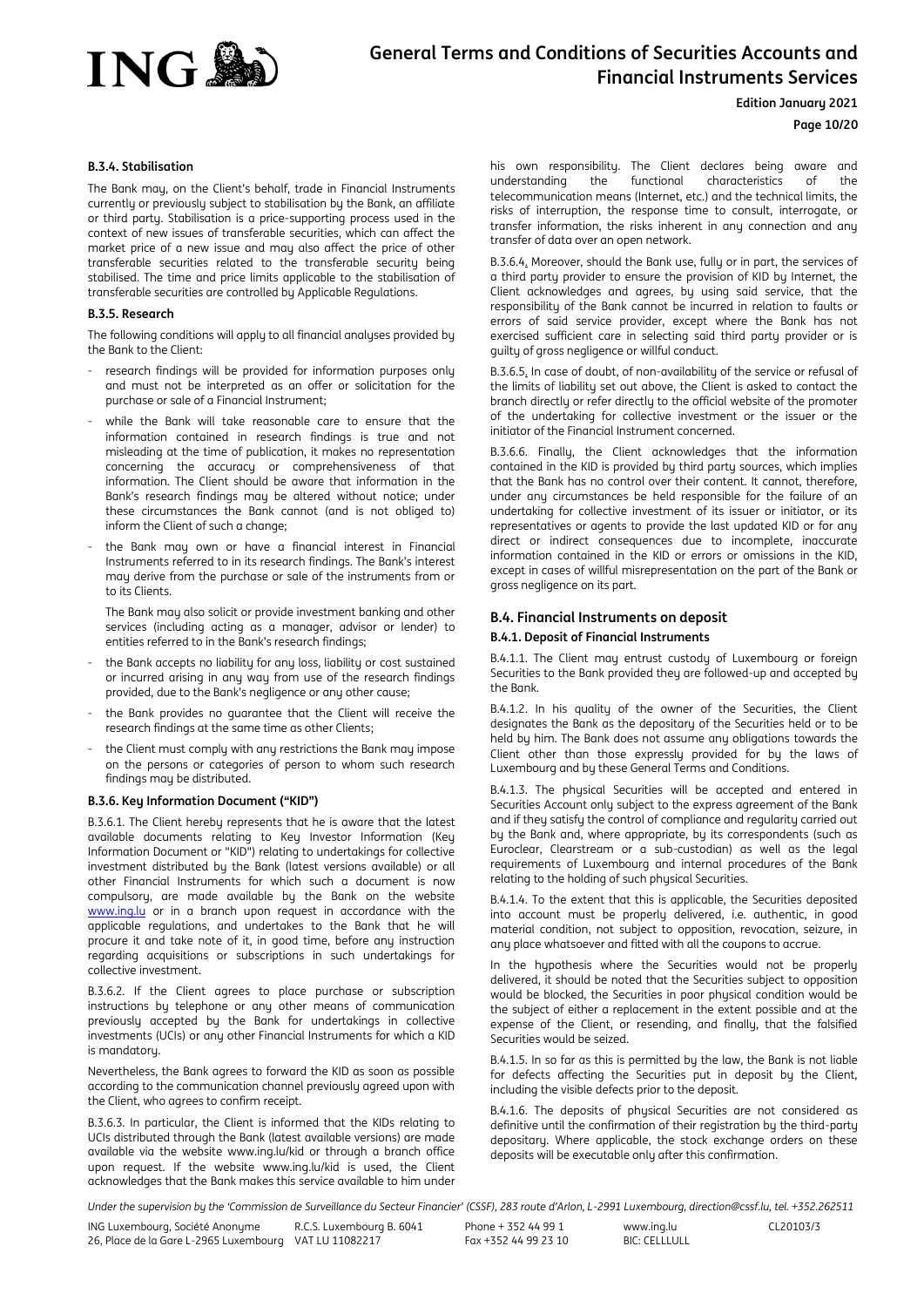

#### **Edition January 2021**

**Page 11/20**

To the extent that the Securities are brought in securities deposit with recourse and in so far as this is permitted by the law, the Client is liable to the Bank for any damage resulting from an absence of authenticity or apparent or hidden defects of Securities deposited by him. Any Security recognized as representing poor delivery, even after its deposit, and as soon as it is established that this Securitu belongs to the Client, may be removed from the Securities Account of the Client and returned or blocked pending the settlement of the situation. Otherwise, the Client's cash account is charged for the value of the Security increased by all fees and commissions, at the day's rate.

In addition, and in so far as this is permitted by the law, the Client supports all the consequences resulting from the deposit or the trading of Securities that are subject to opposition. The Client is required to indemnify the Bank for any prejudice suffered by it. To do this, the Bank reserves the right to debit the accounts for the amount of the prejudice suffered at any time and automatically.

Furthermore, if the opponent intends to assign the Bank in order to know the identity of the remitting party, the latter authorizes and irrevocably mandates the Bank to reveal his identity to the opponent; releasing the Bank from its obligation of professional secrecy in this regard.

B.4.1.7. To the extent that this is applicable, the Securities deposited are the subject of numerical reading at the time of their delivery by the Client who must check them; the Bank assumes no liability in case of error in the registration of numbers of Securities. Subsequently, the Bank issues a notice of credit of Securities deposited in the Securities Account.

B.4.1.8. The Client is obliged to immediately notify the Bank of any dispute relating to Securities that he holds and of which he has knowledge.

B.4.1.9. The Bank will fulfil its obligations as depositary of Securities for the account of its Clients with the same care that it uses in holding of its own Securities. Unless the Client expressly requests otherwise, the Bank is authorized to deposit the Securities that are assigned to it by the Client in his own name but on behalf of its Clients, at correspondents and/or central depositories chosen by it, in the Grand Duchy of Luxembourg or abroad. In this case, the Securities entrusted to the Bank are deposited at the place it considers the most appropriate, in the interest of the Client and, where applicable, under the supervision of a third-party depositary. The Bank acts with caution, care and diligence in regard to the selection, appointment and periodic review of its third-party depositories.

It is understood that the terms "correspondent", "sub-custodian", "sub-depositary" and "third-party depositary" will be used interchangeably within the present Chapter B.

B.4.1.10. The Client declares to be informed that in the case where the Luxembourg or foreign Securities are not held by the Client directly in the registry of the issuer but in an indirect way through one or more custodians (including if the Bank acts as the nominee), some information on/from the issuer or the Securities may not be able to be communicated to him by the Bank, or not be able to be communicated to him in a timely manner. The liability of the Bank shall be engaged only in the event of gross negligence or wilful misconduct on its part. In particular, the Bank shall not have any liability in respect of the exercise of the rights attached to the Securities held indirectly by the Client (including if the Bank acts as the nominee), or when the form of Securities does not allow these rights to be exercised, in particular the notices to general meetings, the right to attend and vote at general meetings or the right to take legal action against the issuer, within the context of collective and individual proceedings. Unless expressly agreed otherwise between the Client and the Bank, , the Bank is not obliged to act as agent of the Client, proxy, nominee or other similar quality, to exercise the rights of the latter. At the express request of the Client, the Bank undertakes to issue certificates certifying the nature and the number of Securities registered in the account of the Client in order to facilitate the exercise by the Client of the rights attached to the Securities.

Notwithstanding the previous paragraph, the Bank remains bound by its legal obligations to provide information to the Client where these obligations relate to Securities held by the Client with the Bank.

B.4.1.11. The withdrawal of the Securities may take place only within a period that may vary according to the place of deposit and according to the nature of the Securities in question. Therefore, the Bank cannot guarantee a determined delivery date to the Client.

If the Bank were to engage in temporary transfers of securities using those of the Client, it would previously inform him.

B.4.1.12. The Bank may refuse to hold certain Securities, in particular in the following cases:

- when the Bank no longer follows up the Securities or the thirdparty custodian concerned no longer accepts them;
- when the holding of these Securities is not accepted by the Bank due to strict legal or fiscal obligations which the Bank cannot ensure vis-à-vis the country of issue of the Securities;
- Norwegian Securities for Norwegian tax residents and Norwegian nationals;
- Finnish Securities for Finnish tax residents and Finnish nationals;
- Securities from a country other than Luxembourg or Belgium and the Netherlands for tax residents of this other country of issue;
- if it becomes illegal for the Bank to hold or keep these Securities in custody;
- if the place of residence and/or nationality of the Client, its shareholders, directors and/or managers, the issuer or any other criterion under applicable law subjects the Bank to obligations, prohibitions, or any other provision stipulated by foreign legislation likely to have extraterritorial effects on the Bank;
- if the Client invests in products that fall within the scope of Section 871(m) of the Internal Revenue Code or similar legislation, as well as products that may trigger specific reporting obligations or withholding tax for the Bank;
- if the holding of these Securities is, or becomes, at the discretion of the Bank, incompatible with the "Environmental and Social Risk Framework" policy set by the ING Group. More information on this policy is available at https://www.ing.com/Sustainability/Sustainablebusiness/Environmental-and-social-risk-policies.htm
- for Securities without value or having a low value (such as US penny shares) lower than the annual custody fees levied by the Bank for them to be held with the Bank;
- if the Client refuses or fails to send in due course the Bank the documents required by the competent tax authorities or any other third party to allow the Securities to be held;
- if the Client does not meet the conditions legally required or set by the issuer to hold these Securities;

Under the supervision by the 'Commission de Surveillance du Secteur Financier' (CSSF), 283 route d'Arlon, L-2991 Luxembourg, direction@cssf.lu, tel. +352.262511

ING Luxembourg, Société Anonyme 26, Place de la Gare L-2965 Luxembourg VAT LU 11082217 R.C.S. Luxembourg B. 6041 Phone + 352 44 99 1 Fax +352 44 99 23 10 www.ing.lu BIC: CELLLULL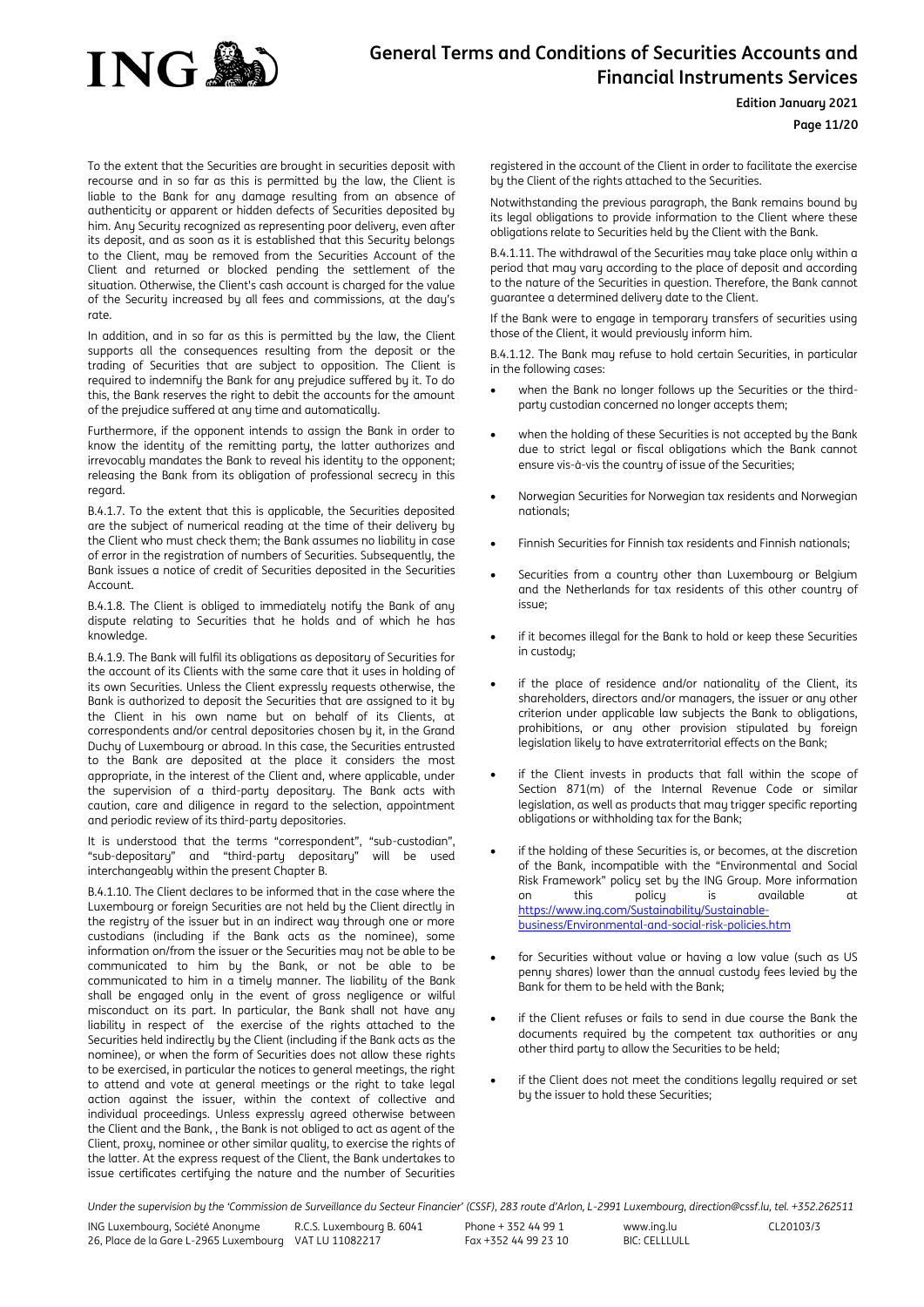

#### **Edition January 2021**

## **Page 12/20**

- if the Client does not provide all information requested and/or does not take the necessary measures within the time limits imposed by the circumstances or requested by the Bank in order to allow (i) timely compliance with any tax obligation, both in Luxembourg and abroad, or (ii) to fulfil its obligations relating to the exchange of information with Luxembourg or foreign tax authorities (automatic or on request); and
- if the sub-custodian used by the Bank charges excessive custodial fees.

In such cases, the Bank shall inform the Client in writing and give the Client a reasonable period (no more than two months) to sell or transfer the Securities concerned to another financial institution. If the Client refuses or fails to sell or transfer the Securities to another financial institution within two months, the Securities shall, at the sole discretion of the Bank, (i) be sold at their market value, after deduction of any commissions, fees and taxes, or (ii) transferred to the Caisse de Dépôts et Consignations. In the event of the sale of the Securities, the proceeds of the sale shall be paid into the Client's cash account.

B.4.1.13. Except as otherwise stipulated by the Client and duly accepted by the Bank, or except for a stipulation to the contrary by the Bank itself, all Securities Accounts are deemed fungible.

Wherever the Bank has a legal duty to do so and where the Bank has expressly undertaken to do so, and subject to cases of force majeure and subject to the possibility for the Bank to deposit the Securities at correspondents located abroad, as mentioned above, the Bank may either return Securities of the same nature, or pay the equivalent of these Securities, at the time of the request for return, without its liability extending beyond that.

B.4.1.14. The registered certificates deposited at the Bank must be the subject of an ad hoc endorsement by the person, in the name of which they are registered.

In absence of an endorsement, the Bank is exempted from any liability for the consequences that may result for all the Transactions performed on the Securities in question, including Transactions of capital, payment of dividends, requests for transfer, assignment and sale requests, etc.

## **B.4.2. Deposits in precious metals**

B.4.2.1. The Bank may accept deposits of precious metals. Unless otherwise agreed, the metals of the same nature and form, and of the usual commercial quality, are considered after valuation as fungible. Accordingly, the Bank will be liable to the Client only for the return to him of precious metals of the same nature and form, and the usual commercial quality.

B.4.2.2. Unless otherwise agreed, the deposit of precious metals shall be recorded as a deposit in the Securities Account, opened in the name of the Client.

B.4.2.3. Unless the Client expressly requests otherwise, the Bank has the possibility to deposit certain categories of assets in its own collective deposit or to entrust the care in its name but for the account and at the risk of the Client, to a collective deposit center in the Grand Duchy of Luxembourg or abroad.

The Bank also reserves the faculty to entrust the fungible precious metals to sub-custodians in the Grand Duchy of Luxembourg or abroad.

In these cases, the Bank is required to choose and to instruct carefully the third-party depositary; its liability, in particular in the case of loss or non-restitution of precious metals, is however only engaged in the case of wilful misconduct or gross negligence on its part.

For the case where the Client would have designated the correspondent where to place the precious metals, the Client shall bear the risk of the insolvency of the correspondent.

B.4.2.4. In the event of loss of precious metals, which are the subject of a deposit, by the fault of the Bank, apart from cases of force majeure and cases of transport such as mentioned in the Applicable General Conditions and subject to the possibility for the Bank to deposit them at correspondents in Luxembourg or abroad as mentioned above, the Bank will be released bu the payment of the corresponding value at the course of the day of the constitution of the deposit or of the value declared at the outcome of the valuation. In any case its liability cannot extend beyond the lesser of these two amounts. To the maximum extent permitted by law, the Bank responds neither for the solvency of its correspondents, nor of the faults made by the latters in the exercise of their activities.

#### **B.4.3. Segregation of Securities, the rights of the investor and protection of assets**

B.4.3.1. The Bank ensures segregation between the Securities belonging to its Clients and the Securities belonging to the Bank. The Bank further ensures that, where applicable, the third-party custodians also ensure segregation between the Securities of the Bank's Clients and its own Securities. Separate global accounts may be used for this purpose, on which Financial Instruments are not individualised in the name of each Client, but are kept together for all Clients. When using global accounts, Clients cannot claim individual ownership rights, but shared co-ownership rights. Therefore, each Client obtains a proportional right to joint ownership of the common account in proportion to the number of Securities held with the Bank. The risk of loss or possible lack of Securities, for example following the bankruptcy of the third-party custodian, is borne proportionately by all co-owners.

B.4.3.2. On request and subject to the payment of the corresponding Tariff, the Client can request that the assets deposited with the Bank be segregated on a separate account in the case of sub-deposit by it at a central securities depositary in accordance with Article 38 of Regulation 909/2014 on improving securities settlement in the European Union and on central securities depositaries, as amended. Upon request, the Client can obtain more information on the consequences associated with this option and the related costs.

B.4.3.3. If a Client's Securities have been placed in the custody of the third-party custodian established outside the European Union, the Bank shall inform the Client that, under local law, this third-party custodian may not be able to segregate the Clients' own Securities and its own Securities. In this case, the Client accepts that the Bank shall keep the Client's relevant Securities in an account with this thirdparty custodian, on which the Bank's Securities are also registered. In the event of the Bank's bankruptcy, this may have negative consequences on the Client's rights with regard to the Client's Securities.

B.4.3.4. The Client accepts that for the Securities that are subject to a foreign law, his rights of investor are governed, at least in part, by the applicable foreign law and that the rights that the foreign law recognizes are not necessarily identical to those that exist under the laws of Luxembourg for similar Securities. In such a case, it is up to the Client to inform and to be informed on the practices applicable to the foreign country and the means that are at his disposal to assert directly his rights of owner of the Securities. Except for express agreement otherwise between the Client and the Bank, the Bank does not assume any obligation in this respect.

B.4.3.5. The compensation of investors, holders of Financial Instruments, is covered by the "*Système d'indemnisation des investisseurs Luxembourg*" (SIIL), as described in the Applicable General Conditions.

Under the supervision by the 'Commission de Surveillance du Secteur Financier' (CSSF), 283 route d'Arlon, L-2991 Luxembourg, direction@cssf.lu, tel. +352.262511

ING Luxembourg, Société Anonyme 26, Place de la Gare L-2965 Luxembourg VAT LU 11082217 R.C.S. Luxembourg B. 6041 Phone + 352 44 99 1 Fax +352 44 99 23 10 www.ing.lu BIC: CELLLULL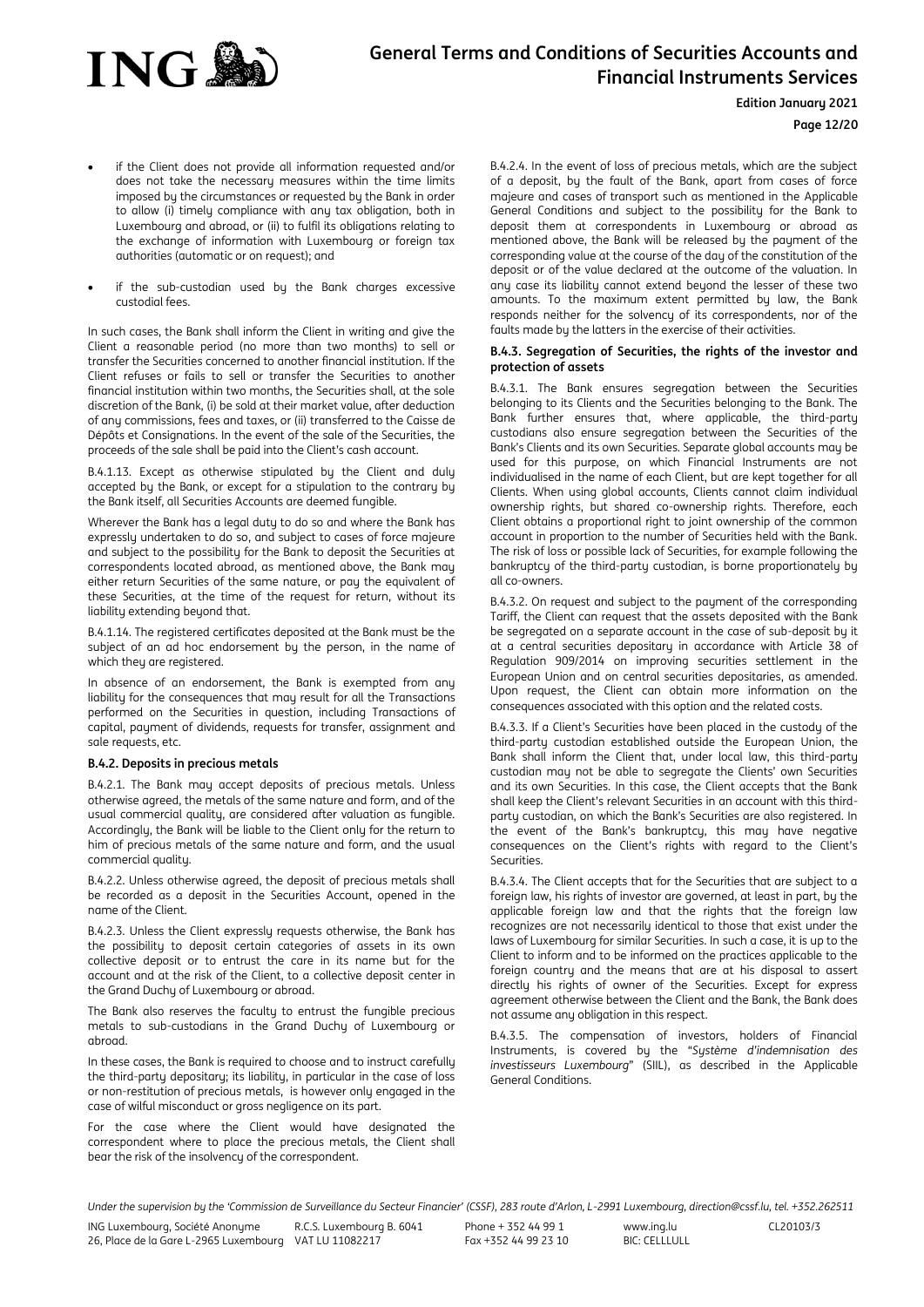

#### **Edition January 2021**

**Page 13/20**

B.4.3.6. The Client accepts that the execution of the obligations resulting from the rules and contracts between the Bank and the third-party depositaries are applicable to him and are extended to his assets. Different legal systems may therefore apply. The applicable law, the control by the supervisory authorities and the applicable legislation (including that relative to a sustem of protection of investors, that is to say the maximum amount refundable in the event of the insolvency of the third-party depositary) can differ from one country to the other. This may influence the rights which Clients can avail themselves vis-a-vis their Securities.

## <span id="page-12-0"></span>**B.5 Stock exchange Transactions**

#### **B.5.1. General Provisions**

B.5.1.1 The Client declares, where applicable after having read the Guide for investors that he is familiar with the operation of stock markets and other regulated markets and, notably, with their volatility, the uncertain nature of the transactions made on them and the extent of the risks which may arise from the execution of related orders.

He declares that he has received from the Bank the information required to permit him to take considered decisions in full knowledge of the facts.

B.5.1.2. The Client shall ensure that he does not issue orders which might exceed his financial capacity.

B.5.1.3. It should be noted that the value of any investment may fall significantly and that the investor may not recoup the capital he has invested. Past performance is not a guarantee of future performance and fluctuations in exchange rates may also affect the value of investments. In this respect, and unless otherwise agreed, the Bank offers no performance guarantee in respect to its products or any other products specified on its website.

B.5.1.4. It is up to the Client prior to each investment to ensure that he meets the subscription or acquisition conditions of the product or service and to verify that he is authorised under his national legislation or that of his country of residence and/or domicile to invest in a particular financial product. It is therefore incumbent on the Client to make himself familiar with all the legislation and regulations applicable to each investment and to taxation in his country of nationality and/or residence.

B.5.1.5. The products and services specified on the transactional part of the Bank's website do not under any circumstances constitute an offer in a country in which such an offer or solicitation is not authorised or in which the issuer of such an offer or solicitation is not accredited to make such.

B.5.1.6. In general terms, the Client shall be personally liable for:

- all investment decisions and the execution or the related orders as encoded by him;
- Transactions carried out on his account and the losses/profits made following his use of the service.

B.5.1.7. In the framework of a public issuance (in particular an initial public offering or transactions on the primary market), if all subscription orders are given to the Bank by its clientele cannot be honoured, the Bank will make an equitable distribution of the available Securities amongst its subscribing Clients. Only one subscription order per Client is allowed for a given public issuance. The Client allows the Bank to group the various orders it has placed for the purposes of this distribution, in compliance with the applicable market rules.

B.5.1.8. In the context of a public takeover bit, the Client authorises the Bank to group the various orders given by him with indication of the same price.

B.5.1.9. Warrants can be the subject of a sale order only upon the Client's express instructions. Lacking execution of the order no later than at the latest official quote, these warrants will in principle lose all their value. Orders concerning due warrants are therefore not accepted.

B.5.1.10. Subscription or attribution rights can be sold only upon express instructions from the Client. Lacking execution of the order no later than at the latest official quote, these rights shall in principle lose all their value. Orders concerning elapsed rights are therefore not accepted.

B.5.1.11. The Bank converts convertible bonds registered in the Client's Securities Account only upon the Client's express instructions, except for Clients having signed a discretionary portfolio management contract.

B.5.1.12. Unless instructed otherwise, the Bank takes care of making the payments called on Securities registered in the Client's Securities Account but not entirely paid up, by debiting the Client's account as long as there are sufficient provisions in it.

B.5.1.13. The evaluation of the Securities, as long as these are tracked by the Bank according to these General Terms and Conditions and held in Securities Accounts by the Clients, is based on the value and current of the regulated market exhibiting the largest volume of transactions.

B.5.1.14. The Bank will withhold a tax on stock market transactions (TOB). On its Clients behalf, and in its capacity as a foreign professional intermediary, the Bank will make the declaration and the payment of the amounts of TOB levied by the Belgian tax administration. The TOB applies to natural persons having their habitual residence in Belgium and legal entities in respect of a headquarters or establishment in Belgium, for transactions subject to the TOB ( mainly the purchases and sales of financial instruments such as shares, bonds, warrants, and structured notes, etc., as well as redemptions for the capitalisation shares of certain SICAVs) concluded or executed in their name and on their behalf by a professional intermediary established abroad (a bank located in Luxembourg for example). In order to determine whether or not a Client falls within the scope of the TOB ratione personae, the Bank takes into account the Client's information that it is aware of at the time of the Transaction's completion. In the event the TOB is due but is not withheld by the Bank, the Client must, as the person liable for the TOB, make the declaration and the payment of the TOB to the Belgian tax administration.

For further information on this subject, please consult the website of the Belgian tax administration.

B.5.1.15. The Bank may reject any instruction relating to Securities in the cases listed in Article B.4.1.12. If the Client uses his own broker to buy or transfer Securities, the Bank may also refuse to execute the instructions in the same cases.

#### **B.5.2. The Bank's order execution policy**

B.5.2.1. The Client is informed that the Bank has an Execution Policy applicable to his orders transmitted to it. This execution policy shall be applicable to "Retail Clients" and "Professional Clients". It shall not however apply to Transactions transmitted by Clients falling within the "Eligible counterparties" category.

B.5.2.2. Within the framework of this Execution Policy, the Bank takes all sufficient steps to obtain the best possible result (or best execution) for their Clients, while executing orders or simply receiving and transmitting orders to another party for execution.

B.5.2.3. The Bank selects execution venues capable of guaranteeing best execution in the majority of cases in relation to the factors and criteria defined in its execution policy. The key criteria are price, cost, speed, likelihood of execution and settlement, size, the nature of the order and any other consideration relating to execution of the order. The importance of these criteria varies according to the type of Client. According to the delegated regulation 2017/576, supplementing the MIFID 2 Directive, the main selection factors for the retail clients are the price and the cost.

Under the supervision by the 'Commission de Surveillance du Secteur Financier' (CSSF), 283 route d'Arlon, L-2991 Luxembourg, direction@cssf.lu, tel. +352.262511

ING Luxembourg, Société Anonyme 26, Place de la Gare L-2965 Luxembourg VAT LU 11082217 R.C.S. Luxembourg B. 6041 Phone + 352 44 99 1 Fax +352 44 99 23 10 www.ing.lu BIC: CELLLULL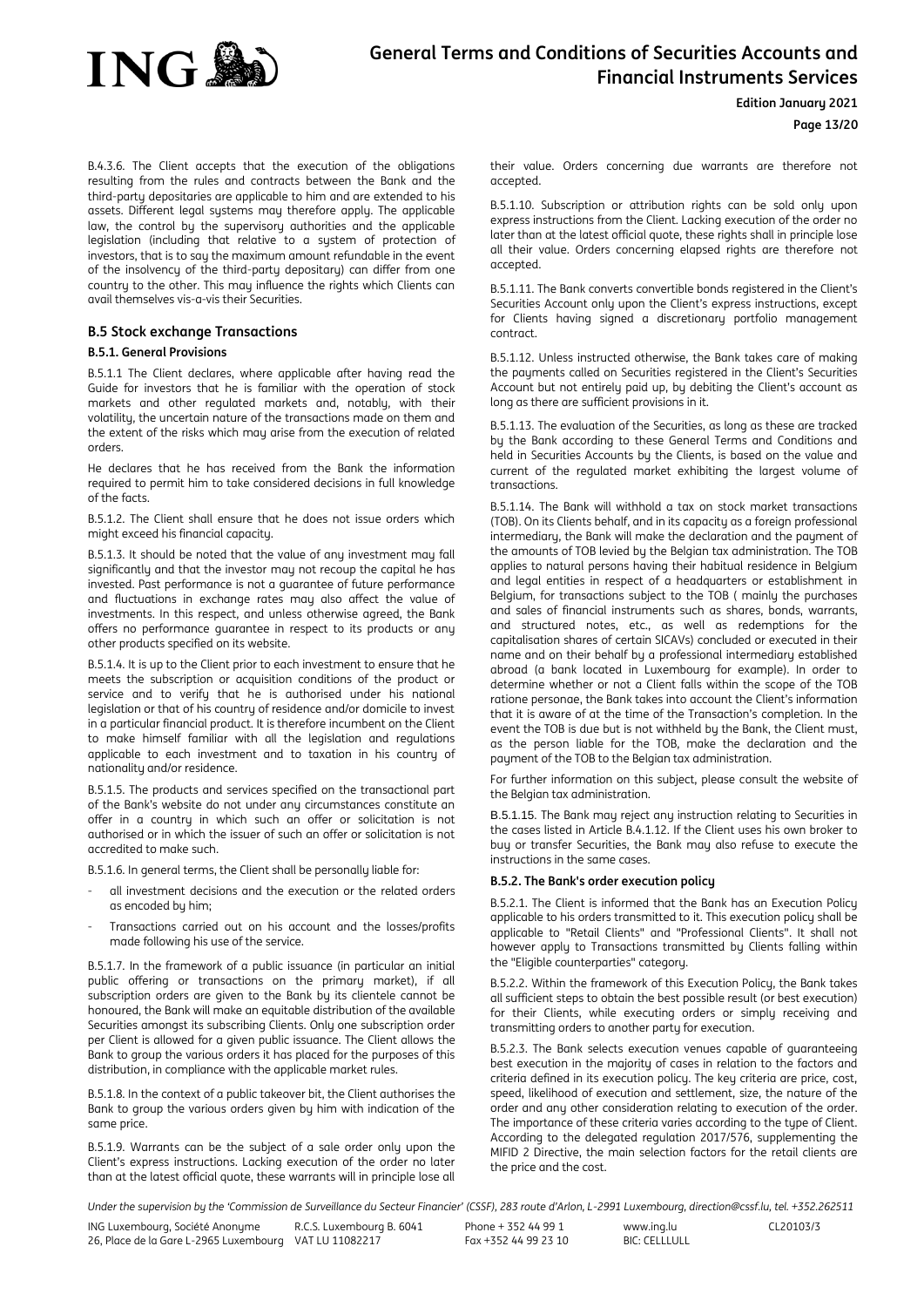

#### **Edition January 2021**

**Page 14/20**

B.5.2.4. The Client is informed and agrees that the Bank may choose to execute an order away from a regulated market or MTF even if the order relates to a Financial Instrument admitted to trading on a regulated market or MTF.

B.5.2.5. The Bank's adherence to its execution policy constitutes a best endeavours obligation; the Bank is under obligation to achieve the best possible result for its Clients taken as a whole.

B.5.2.6. The Bank may not be held liable for non-compliance with all or part of its Execution Policy or for any loss or damage thereby occasioned to the Client in the case of an event constituting force majeure, i.e. an event liable to interrupt, disrupt or disturb its services, in whole or part. The Bank's liability shall be restricted to instances of gross negligence or wilful misconduct in implementing the resources necessary for the application of its Execution Policy.

B.5.2.7. The Bank reviews its Execution Policy on a regular basis and in the event of any significant change affecting the Bank's capability to continue to achieve the best possible execution for its Clients.

B.5.2.8. The Client can find further information about the Bank's Execution Policy in on the website www.ing.lu (under the heading "Regulation/MiFID 2") or it can also be obtained at the branch offices.

B.5.2.9. Any request for execution of an order on the part of the Client implies the latter's acceptance of the Bank's current execution policy.

#### <span id="page-13-0"></span>**B.6. Transactions on derivatives**

B.6.1. The Client who, after having signed the specific documentation relating to derivative products, gives the Bank orders to buy or sell options, futures or who contracts other derivative products with the Bank, is presumed to know the risks inherent in these Transactions and therefore assumes full responsibility.

B.6.2. The Client is informed and accepts that the Bank can choose to execute an order outside a regulated market or an MTF even if the order concerns a derivative admitted for trading on a regulated market or an MTF.

B.6.3. Within the periods provided for by law or employed in line with customary practice, and using the means of communication agreed with the Client, the Bank will provide the Client with confirmation detailing the principal terms and conditions of each contract relating to derivative products that has been concluded with the Bank.

B.6.4. Unless a more restrictive provision is agreed between the Bank and the Client, any objection concerning the terms and conditions contained in this confirmation must be received in writing by the Bank within 2 working days at the latest of the confirmation or the notification relating to this being sent. In the absence of such an objection, the terms and conditions contained in the confirmation sent to the Client by the Bank will be definitive and will be deemed to have been approved and acknowledged as being correct by the Client.

### <span id="page-13-1"></span>**B.7. Regularisation operations ("corporate actions") B.7.1. General Provisions**

B.7.1.1. The Bank shall execute both "mandatory" and "optional" regularisation operations and in particular transactions relating to capital increases associated with the Securities on deposit, subscription rights, optional dividends, swapping of Securities, reinvestment of dividends, etc., both in the Grand Duchy of Luxembourg and abroad.

The Bank shall have no liability in relation to "optional" transactions which shall be the exclusive liability of the Client, and whose instigation furthermore originates with the Client.

B.7.1.2. As far as possible, therefore, according to the publications and means of information at its disposal, the Bank watches over all Transactions which may affect the Securities in its custody and informs the Client of the details of such transactions. The Bank shall have only secondary liability in respect of this obligation of surveillance, which shall be primarily the duty of the Client.

In all cases, the Bank's liability will be limited to a best endeavours obligation.

B.7.1.3. For mandatory transactions, the Bank shall, insofar as it has the necessary information and sufficient time, automatically execute the corporate actions on the Securities deposited in the Securities Account and shall notify the Client of the details.

B.7.1.4. In respect of optional transactions, the Bank shall send the Client, insofar as it has the necessary information and sufficient time, the most comprehensive information with the terms and conditions of the transaction, and it shall carry out the transaction in accordance with the instructions received.

The Client gives the Bank the necessary instructions in due time for the Transactions in relation to the Securities in its custody.

In the absence of any instructions from the Client or in the case of instructions received after the deadline indicated in the information advice, the Bank shall carry out the transaction in the Client's best interests, at its discretion, in accordance with its Execution Policy or by the default option specified in the advice sent to the Client.

B.7.1.5. Furthermore, the Bank shall, in so far as it is possible, carry out the regularisation operation at the express request of the Client (in particular the exercising of warrants, conversions, etc.) and in accordance with its instructions. Unless previously agreed otherwise by the Bank and subject to reimbursement of its fees (including the payment of adequate fees on account), it shall not represent its Clients at general meetings or in court proceedings.

B.7.1.6. In addition to the repayment of the expenses incurred, the Bank shall be entitled to charge a commission that may vary according to the nature of the transaction.

B.7.1.7. The Bank shall not be obliged to monitor other events in the life of companies whose Securities are deposited with it other than those involved in regularisation operations. This shall be the case in particular for notices of legal actions, convening general meetings or any other publications placed by these companies in the media.

B.7.1.8. All liabilities of the Bank in relation to the regularisation transactions under this section B.7 shall be subject to the provisions of article B.7.2. here below.

B.7.1.9. The Bank also makes sure that these Transactions are carried out for the Securities registered with its third-party depositaries on behalf of the Client. Without derogating from the market practices, those Securities that have been the subject of a request for withdrawal or transfer are no longer subject to the Bank's surveillance as to the Transactions they may prompt. The same holds for Securities that have been remitted to it while awaiting execution of a sale order.

B.7.1.10. If a Security that has been purchased, subscribed or withdrawn is, because of the maturity of a coupon during the time necessary for its delivery, delivered without this coupon, the Bank pays the amount of the coupon to the Client after it cashes it, subject to any costs and taxes. If a Security subject to sale or delivery (a transfer) is, due to maturity of a coupon during the time needed for its delivery, delivered without this coupon, the Bank debits the amount of this coupon to the Client if this amount has been unduly credited to the Client at the coupon's maturity.

B.7.1.11. In the event of regularisation of the conversion of Securities to the bearer, the Bank may refuse to regularise if this conversion appears to be impossible, requires disproportionate efforts or results from the refusal or inertia of the issuer. The Bank reserves the right to return old Securities to the Clients (per the procedures of its choice) under their responsibility and bearing the costs.

B.7.1.12. By way of derogation from the provisions of paragraphs B.7.1.1 to B.7.1.7, the Bank remains bound by its legal obligations to provide information to the Client when these obligations relate to Securities held by the Client with the Bank.

Under the supervision by the 'Commission de Surveillance du Secteur Financier' (CSSF), 283 route d'Arlon, L-2991 Luxembourg, direction@cssf.lu, tel. +352.262511

ING Luxembourg, Société Anonyme 26, Place de la Gare L-2965 Luxembourg VAT LU 11082217 R.C.S. Luxembourg B. 6041 Phone + 352 44 99 1 Fax +352 44 99 23 10 www.ing.lu BIC: CELLLULL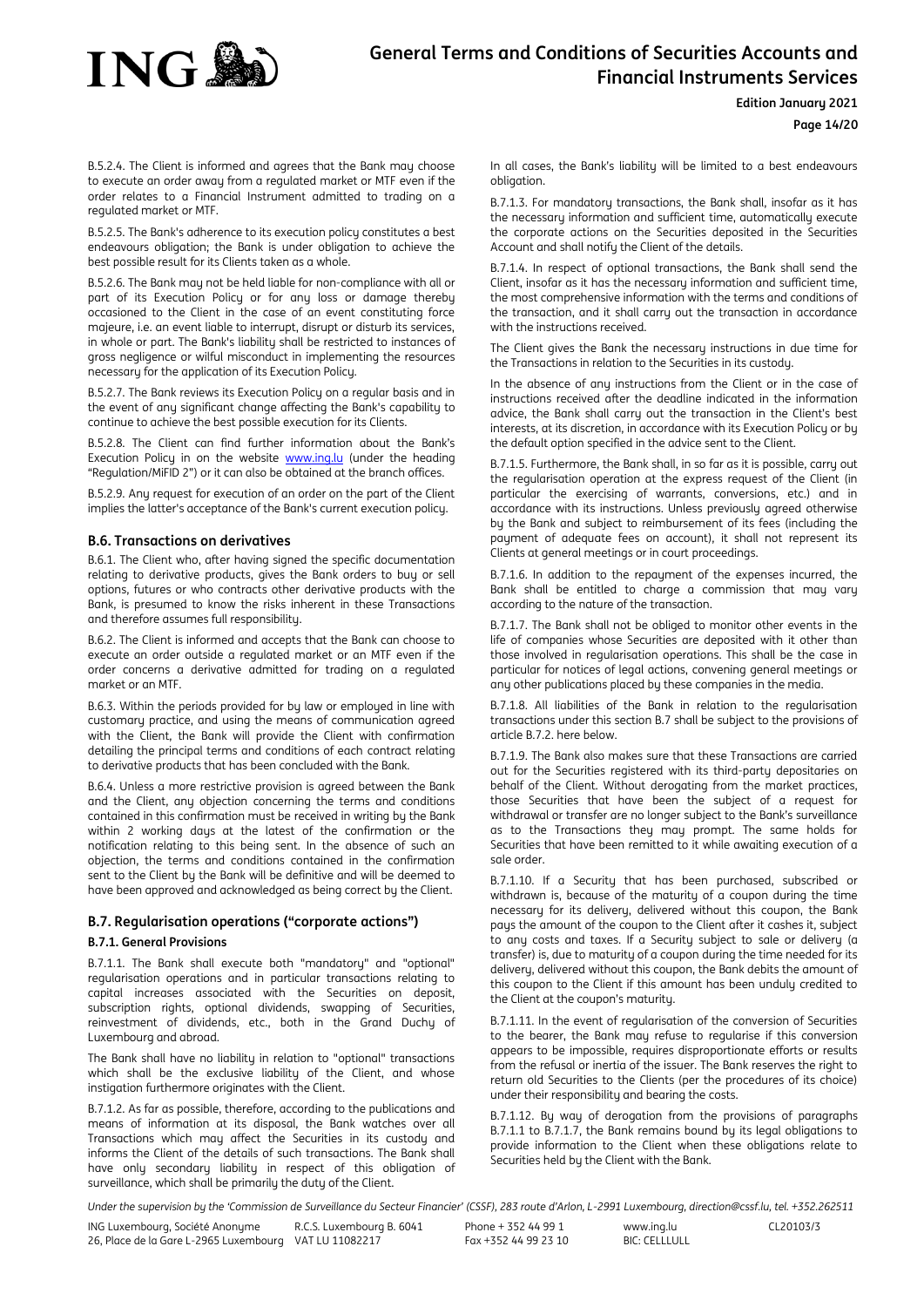

#### **Edition January 2021**

## **Page 15/20**

#### **B.7.2. Liability**

B.7.2.1. The Bank shall execute the Transactions instructed by the Client under the sole liability of the Client. In the case of Transactions that the Bank carries out automatically it shall only be held liable in cases of gross negligence or wilful misconduct.

B.7.2.2. In all cases, regularisation operations are executed according to the information transmitted by the custodians and/or the other sources of financial information used by the Bank. Therefore, the Bank shall not be held liable for the inaccuracy of such information and any erroneous Transactions that may result**.**

#### <span id="page-14-0"></span>**B.8. Coupons and redeemable Securities**

#### **B.8.1. General Provisions**

B.8.1.1. The Bank shall collect the coupons and redeemable Securities in the case of Securities physically remitted to any of its branches or deposited in a Securities Account.

B.8.1.2. The Bank shall be authorised to present the coupons and Securities physically remitted for collection to the correspondent of the Bank's choice. The Bank shall not be held liable for any loss or damage that may result from such transmission of coupons or Securities.

B.8.1.3. Coupons and redeemable Securities denominated in currencies which are not legal tender in the Grand Duchy of Luxembourg and credited under the usual reserves which are returned unpaid for whatever reason shall be debited in this currency, or in case of the unavailability or significant depreciation of this currency, though the Bank shall not be bound to do so, in another currency at the discretion of the Bank and at the rate in force on the date of the return with no specific deadline.

#### **B.8.2. Terms of payment**

B.8.2.1. Coupons and redeemable Securities shall be paid subject to the deduction of the taxes, expenses and inducements calculated in accordance with the Bank's Tariffs in force.

B.8.2.2. Payments are made by default in the payment currency of the coupon or Security. In the absence of an account held in the name of the Client in this currency, and unless otherwise instructed beforehand, payments shall be made into an account created for this purpose in the currency in question. In case of the significant depreciation or unavailability of the coupon payment currency, the Bank reserves the right, but is not bound to pay the coupon in euros with all exchange and other losses being borne by the Client.

B.8.2.3. Coupons may only be credited to current or savings accounts.

B.8.2.4. Early total or partial repayment of Securities by drawing lots or following the decision of the issuer shall be made according to the terms of such transaction and the Client shall be advised and notified of the transaction.

In the event of repayment by drawing lots of fungible Securities in custody, the beneficiaries shall be determined automatically by a computer application giving equal opportunities to all depositors.

B.8.2.5. In a more general manner and subject to the Bank having sufficient time, the payment of Securities or coupons which require an instruction from the Client (early settlement or exchange option at the discretion of the holder) shall be notified to the Client and executed in accordance with the Client's instructions within the deadline indicated in the notice.

B.8.2.6. All the transactions referred to in these provisions shall be read as "under usual reserve".

#### **B.8.3. Liability**

It is understood that the Bank provides the maximum care with the Securities placed in its custody by its Clients, in particular as concerns verification of printing, execution of corporate actions and exchange of Securities, cashing transactions and the exercise and trading of subscription and attribution rights; but the Client is obligated to oversee the operations concerned in these provisions himself, as the Bank answers only for any gross negligence or wilful misconduct.

### <span id="page-14-1"></span>**B.9. Notification**

The Bank will, as far as possible and to the extent that the Bank has been informed by its network of third-party depositaries or by the issuer, forward to the Client any notification (relating in particular to conversion or subscription rights, redemptions, alternative offers or capital-intensive restructurings) relating to the Securities received from the Client.

#### <span id="page-14-2"></span>**B.10. The Client's obligations**

#### **B.10.1. Cover**

B.10.1.1. The Client is required, when he gives his instructions, to provide cover for the Securities to be bought and to deliver the Securities to be sold.

B.10.1.2. In the case of absence of or insufficient cover or delivery, the Bank has the choice to either refuse the purchase or sale instructions, or to carry them out partially or totally at the exclusive risks of the Client.

B.10.1.3. Where the cover or delivery is not provided within the deadline required after such execution, the Bank shall, without any obligation on its part, be entitled to automatically settle the Transactions at the expense and risks of the Client. Any loss or damage that may result for the Bank shall be borne by the Client (in particular, changes in prices, penalties and any expenses of whatever nature).

B.10.1.4. In the absence of accurate instructions from the Client as regards to the account to be debited for cover or delivery, the Bank reserves the right to debit any account in the name of the Client.

#### **B.10.2. Transmission of instructions**

B.10.2.1. All instructions must be validly signed by the persons authorised to sign in the name and on behalf of the Client.

B.10.2.2. The Bank may refuse to execute any instruction found to be incomplete or incorrect. However, in the event that, notwithstanding, the Bank agrees to execute an instruction under these circumstances, the Bank shall incur no liability for errors or delays resulting from the incomplete or incorrect nature of the instruction.

B.10.2.3. The Client shall be liable for any error he might make while drawing up or transmitting his instructions.

B.10.2.4. In principle, instructions given to the Bank may not be revoked. However, under exceptional circumstances, the Bank may accept revocations, without incurring any liability in this respect.

B.10.2.5. The Bank shall be under no obligation to execute an instruction which it reasonably believes to be contrary to legislation or regulations currently in force, or contrary to its method of working as a custodian.

B.10.2.6. Instructions may be transmitted by post or, under certain conditions, by telephone, fax or any other means of communication approved by the Bank. Unless expressly agreed otherwise, the Client shall not be authorised to give instructions by telephone for securities Transactions.

#### <span id="page-14-3"></span>**B.11. Fiscal provisions**

#### **B.11.1. Taxes**

The Client shall bear all taxes and other withholdings of any kind whatsoever incurred or imposed upon the Bank pursuant to the holding of Securities in custody for the Client.

#### **B.11.2. Duty to transmit information required by the Bank**

In accordance with the tax regulations issued by certain countries and applicable in Luxembourg, the Client is obligated to furnish the Bank, upon simple request, with the documentation required to proceed

Under the supervision by the 'Commission de Surveillance du Secteur Financier' (CSSF), 283 route d'Arlon, L-2991 Luxembourg, direction@cssf.lu, tel. +352.262511

ING Luxembourg, Société Anonyme 26, Place de la Gare L-2965 Luxembourg VAT LU 11082217 R.C.S. Luxembourg B. 6041 Phone + 352 44 99 1 Fax +352 44 99 23 10 www.ing.lu BIC: CELLLULL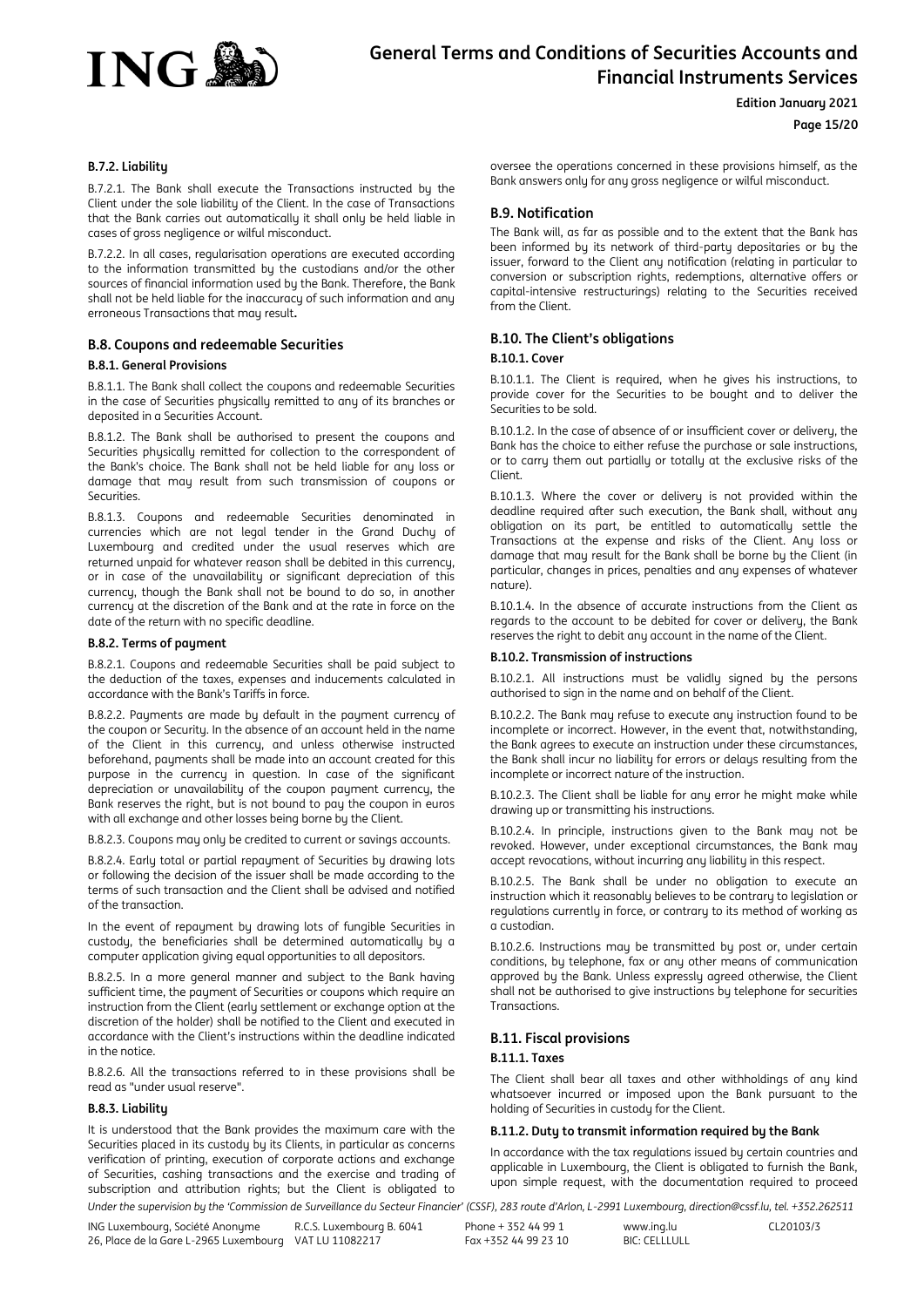

#### **Edition January 2021**

### **Page 16/20**

with Transactions on Securities. Otherwise, the Client declares he is informed that the Bank is thereupon expressly authorised to suspend such services and/or sell the Securities concerned by these regulations in accordance with these General Terms and Conditions.

#### **B.11.3. Mandate to communicate the tax information**

If a law, double taxation preventive convention or any other applicable regulation allows the effective beneficiary to have a reduction or exemption of withholdings, the Bank is authorised – without being obligated to do so – to disclose the required information (including the effective beneficiary's name and address) to the competent tax authorities and/or to foreign custodians in order to obtain this reduction or exemption. The Bank cannot be held liable if the Client is then refused any of the tax advantages stipulated by said law, double taxation preventive convention or any other applicable regulation.

#### **B.11.4. – Foreign taxes (withholding)**

For some countries, resident Clients can use the Bank to benefit from a tax withholding reduction or exemption or obtain return of it. To this effect, the Client must expressly give the Bank a written mandate on all the Securities in his Securities Account by signing an ad hoc convention.

The return occurs under the conditions and for all countries (with which Luxembourg has concluded a double taxation preventive convention) stipulated in the mandate, without the Client being able to delete one or more countries from the list.

If the Client has empowered the Bank to obtain such a reduction or exemption, the Client thereby expressly consents and authorises the Bank to contact any competent tax authority directly in his name to obtain any tax residence certificate or any other similar proof needed to achieve the desired objective.

If the Client does not send the Bank the required documents in due time prior to a payment, the Bank cannot be held liable for nonapplication of any reduction of withholdings or return of this withholding.

#### **B.11.5. American tax provisions**

B.11.5.1. The Bank has signed an agreement with the American Internal Revenue Service ("IRS") to benefit from the status of Qualified Intermediary ("QI"). With this status, the Bank can apply the reduced American tax rate per good documentation from the Client and per the double taxation preventive convention signed between the Client's tax residence country and the United States. Also, the Bank must meet a number of obligations in matters of Client identification (amongst other things, identification and documentation of people having a "US indicia") of American withholding tax on sources of revenue and IRS tax returns.

B.11.5.2. As a financial institution, the Bank has the status of "Foreign Financial Institution" in the meaning of American Foreign Account Tax Compliance Act ("FATCA") regulations. In the context of these regulations, Luxembourg has concluded an Intergovernmental Agreement ("IGA") with the United States, to be filled out by Luxembourg legal and regulatory provisions.

B.11.5.3. According to the FATCA provisions, the Bank also has to follow a number of obligations amongst which are the identification of the Client, whether a natural person or legal entity, in view of determining whether or not the Client is a "US Person" in the sense of FATCA, or if "US indicia" apply to the Client.

B.11.5.4. Up until 1 July 2014, various Client identification criteria were applied for these two regulations. Pursuant to IRS publication of the Coordination Rules, the US indicia for identifying presumed "US persons" were aligned. Concretely, this means that any Client identified as have US indicia in the context of the FATCA regulation will be considered as having US indicia in the context of the OI regulations. and vice versa.

B.11.5.5. If the Client is identified as being a person having US indicia and neglects or refuses to furnish the information required by the FATCA and QI regulations and/or neglects or refuses to fill out and sign the required documents, the Bank is in particular obligated to apply the Presumption Rules laid down by the IRS, and then apply the maximum American tax rate to the American source revenues (for the other obligations, starting on the first day of detection of the US Indicia).

B.11.5.6. Furthermore, even in the event of sale of Securities of American origin, the Bank has to report the Client to the Luxembourg tax authorities (who will send the IRS the information communicated) under the conditions stated above.

B.11.5.7. If, thereafter, the Client furnishes the information and/or the requested documents, the Bank will make no rectification of the tax withheld for the period during which no document was in its possession. It shall be up to the Client, if he so wishes, to make contact with the IRS to obtain any reimbursement of the tax.

B.11.5.8. Without prejudice to the foregoing in article B.11.5, the Client must furnish the Bank with the form issued by the competent American tax authorities (for example, a W-8BEN form) before subscribing to American Securities.

### <span id="page-15-0"></span>**B.12. Custodial duties, Transaction and other costs**

B.12.1. For the conservation of all that is remitted in custody, and unless agreed otherwise between the Client and the Bank, the Client owes the Bank custodial duties calculated on a monthly basis at the Tariffs in force. This custodial duty and other costs pertaining to custody are debited periodically during the year in consideration of the Transactions made, with no other instructions from the Client.

B.12.2. Transaction costs are debited from the Client's cash account after each Transaction, with no other instructions from the Client who, by accepting the present General Terms and Conditions and the Applicable General Terms and Conditions, authorises the Bank to debit the amount due from his account.

## <span id="page-15-1"></span>**B.13. Complaints**

B.13.1. Any complaints relating to market orders must be addressed in writing to the "Customer Care" Service of the Bank within the following deadlines:

- a) with regard to execution of the order: upon receipt of the relevant notice or statement; if the Client has requested the Bank to hold his correspondence, receipt shall be regarded as having taken place 48 hours after the execution of the Transaction by the Bank;
- b) with regard to failure to execute the order: within a time-limit of five Bank working days from the date at which the notice of execution or statement should have reached the Client.

B.13.2. In the absence of a complaint lodged within the abovementioned time limits, the Bank's method of working shall be deemed to have been approved by the Client and any statements and/or notices issued shall be deemed to have been acknowledged as accurate and approved.

All claims are made in the conditions (price, delay, form, recourse) described in the Applicable General Terms and Conditions.

### <span id="page-15-2"></span>**B.14. Custody of cash amounts**

The provisions of paragraphs B.4 – B.11 adapted as appropriate, shall apply to amounts held by the Bank on the Client's behalf other than under the circumstances referred to in paragraph B.3.6. The Bank may place Client money into a qualifying money fund and units in any such fund will be held in accordance with the provisions on Client assets set out above. Any Client who does not require this facility should notify the Bank in writing to this effect.

Under the supervision by the 'Commission de Surveillance du Secteur Financier' (CSSF), 283 route d'Arlon, L-2991 Luxembourg, direction@cssf.lu, tel. +352.262511

ING Luxembourg, Société Anonyme 26, Place de la Gare L-2965 Luxembourg VAT LU 11082217 R.C.S. Luxembourg B. 6041 Phone + 352 44 99 1 Fax +352 44 99 23 10 www.ing.lu BIC: CELLLULL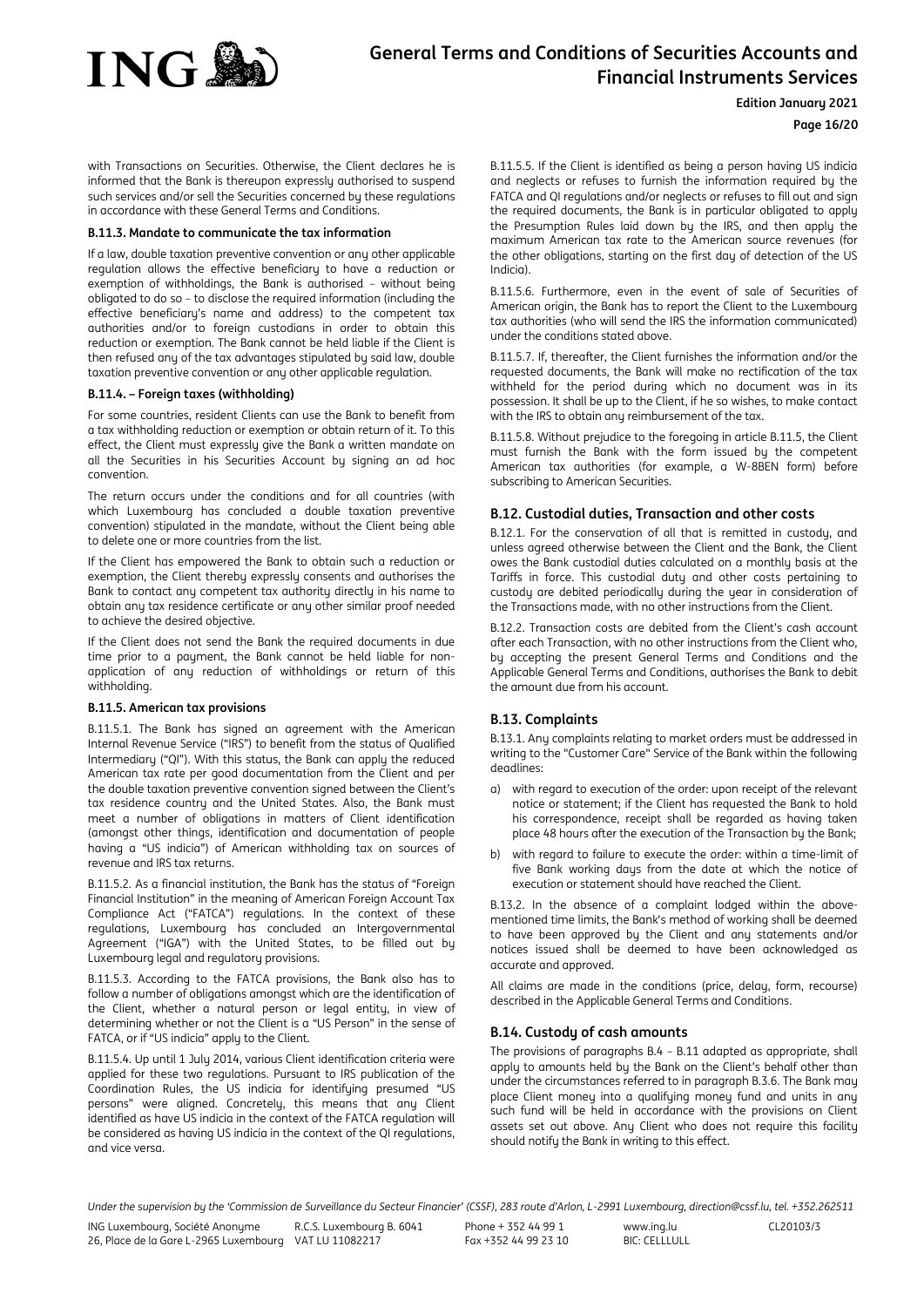

**Edition January 2021**

### **Page 17/20**

#### <span id="page-16-0"></span>**B.15. Representations and warranties**

The Client declares, guaranties, and certifies, on an ongoing basis, on behalf of himself and any person for whom he may act, that:

- he is authorised and has the capacity to enter into these General Terms and Conditions and any Transactions which may arise therefrom;
- these General Terms and Conditions, each Transaction and the obligations created thereunder are binding on and enforceable against the Client in accordance with the terms and do not violate the terms of any applicable regulations:
- any information provided by him to the Bank will not be misleading and will be true and accurate in all material respects. The Client will inform the Bank if his position changes and information provided to the latter becomes misleading or ceases materially to represent the Client's capacity and ability to trade with the Bank;
- he complies with all obligations stipulated in these General Term and Conditions.

#### <span id="page-16-1"></span>**B.16. Mandate**

#### **B.16.1. If the Client is acting as an agent**

If the Client is acting as a mandate holder for a third party (the "Principal"), the Bank will, in the absence of a written agreement stating otherwise, continue to regard the Client as its Client and hold him liable for the settlement of any Transaction, even if the identity of the Principal has been disclosed. Under these circumstances, the following provisions of this paragraph B.16. will apply.

#### **B.16.2. Notification**

If the Client is not a financial sector professional, he must disclose the identity, address and any other details required by the Bank in respect of any Principal for the purposes of a compliance, credit and counterparty risk assessment by the Bank on any Transaction prior to the placement of an order on behalf of a Principal for whom the Client is an agent.

#### **B.16.3. Capacity**

Each Transaction will be entered into by the Client in the capacity of an agent for and on behalf of the Principal disclosed by the Client. The obligations under the Transaction will be valid and binding on the Principal and the Client will be authorised and empowered to enter into the Transaction on behalf of the Principal.

#### **B.16.4. Principal accounts**

The Bank, in respect of each Principal and in accordance with the Client's instructions, shall establish and maintain one or more separate sub-accounts (each a "Principal account"). The Client undertakes, as agent for the relevant Principal and on his own behalf, in respect of each instruction given, to specify by the close of business on the Bank working day on which an instruction is issued (or any other time indicated by the Bank) the Principal account to which the instruction relates. Until the Client specifies a Principal account and provides the information referred to in this paragraph, he shall be personally liable, as principal, for the relevant Transaction.

In order for the beneficiaries of assets appearing on an account to benefit from the deposit guarantee scheme and investor compensation scheme, , as described in the Applicable General Terms and Conditions, the Client must inform the Bank each year in useful time (according to the rules imposed by the Luxembourg Deposit Guarantee Fund), of the number of beneficiaries concerned for the assets deposited on the given account and be able to provide to the Bank upon request their identity and the distribution between the beneficiaries.

#### **B.16.5. Market abuse and conduct**

The Client and his Principals shall adhere to the standards of behaviour reasonably expected of persons in his position and refrain from any action liable to cause the Bank to fall short of standards of behaviour reasonably expected of persons in his position.

#### **B.16.6. Covenants**

As mandate holder for each Principal and on his own behalf, the Client covenants to the Bank that he will:

- ensure at all times that he and the Principal obtain and comply with the terms of, and do all that is necessary to maintain in full force and effect, any authority, power, consent, licence or authorisation necessary to enable him to enter into any Transactions on behalf of the Principal;
- promptly notify the Bank of any event of default concerning his obligations under these General terms and Conditions or concerning the Principal's obligations;
- provide the Bank on request with such information regarding his and the Principal's financial or business affairs as reasonably required to substantiate the authority, power, consent, licence or authorisation referred to above or to comply with any applicable regulations;
- provide the Bank on request with copies of the relevant sections of the Principal's instruments of incorporation relating to his capacity to enter into Transactions and appoint an agent to act on his behalf and ensure that any such extract will, to the best of the Client's knowledge, be true and accurate in all material respects;
- hold sufficient funds and/or Assets to complete any Transactions and ensure that he knows of no reason why his Principal should fail to meet his obligations under the Transactions.

#### <span id="page-16-2"></span>**B.17. Exclusion of liability of the Bank**

This section B.17. is without prejudice to the limitations and/or exclusions of liability stipulated within the other provisions of these General Terms and conditions or of the Applicable General Terms and **Conditions** 

#### **B.17.1. Exclusion of Liability**

B.17.1.1. The Bank incurs no liability in case of damage, loss or expense that the Client could incur or sustain as a result of the execution by the Bank of its contractual obligations, except for wilful misconduct or gross negligence on its part.

B.17.1.2. The Bank will be liable for the non-execution of any of its obligations only in the event of wilful misconduct or gross negligence on its part.

#### **B.17.2. Exclusion of liability in the case of indirect damage**

B.17.2.1. To the maximum extent permitted by law, neither the Bank nor any third party acting on behalf of the Bank to provide a service to the Client, nor any of its directors, legal representatives, employees, agents or representatives can incur any liability whatsoever in respect of the Client for any damage, loss or indirect cost, special, by implication, accessory, or punitive damages that the Client could incur or sustain and which would result from any action or omission by the Bank or these third parties or their administrators, legal representatives, employees, agents or representatives in the framework of these General Terms and Conditions, in any manner it has been caused and whether they were foreseeable or not.

Under the supervision by the 'Commission de Surveillance du Secteur Financier' (CSSF), 283 route d'Arlon, L-2991 Luxembourg, direction@cssf.lu, tel. +352.262511

ING Luxembourg, Société Anonyme 26, Place de la Gare L-2965 Luxembourg VAT LU 11082217

R.C.S. Luxembourg B. 6041

Phone + 352 44 99 1 Fax +352 44 99 23 10 www.ing.lu BIC: CELLLULL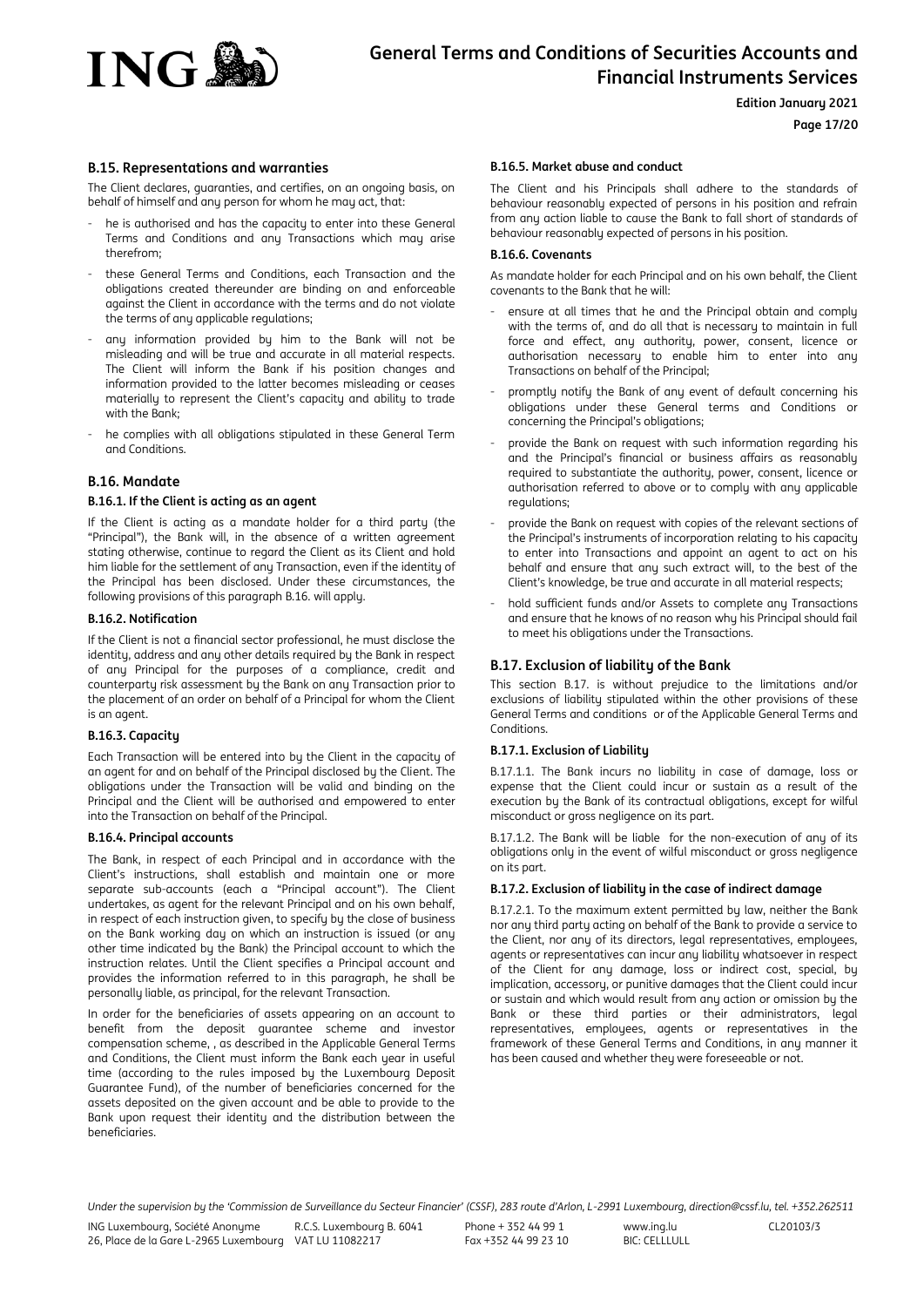

**Edition January 2021**

#### **Page 18/20**

B.17.2.2. For the purposes of this article, the expression "damage, loss or indirect cost" includes any damage, loss or cost that would be linked to the impossibility for the Client to transfer Financial Instruments in the case of falling prices, to acquire Financial Instruments in the event of rising prices, conclude or to carry out any other transaction (such as a hedging transaction, a swap contract or a contract on derivatives), under the terms of which the Client would be required to dispose of or acquire Financial Instruments that he would try to dispose of or acquire, as well as any other damage resulting from a loss of activities, profits, clientele or data and any indirect, special, by implication, accessory or punitive damage, loss or expenses, no matter if they are the result of negligence, of a breach of contract or whether it is foreseeable or not.

#### **B.17.3. Exclusion of vicarious liability**

B.17.3.1. To the maximum extent permitted by law, the Bank does not assume any liability in case of damage, loss or expense that the Client could incur or sustain due to actions of a third party (including any broker, bank, agent, market, sub-custodian or clearing house) that the Bank has designated or not.

B.17.3.2. In particular, to the widest extent authorized by law, the Bank assumes no liability in case of damages, losses or costs that the Client would suffer as a result of faults made by its sub-custodians and central depositories in the exercise of their activities.

B.17.3.3. It is understood that this article B.17.3. is subject to the Bank having taken all reasonable care required in the designation of this third party when the designation is at its initiative. However, this reservation will not be applicable if the third party is designated by the Bank at the request of the Client.

#### **B.17.4. Exclusion of liability for Client's actions**

To the fullest extent permitted by law, the Bank assumes no liability in case of damage, loss or expense that the Client could incur or sustain by reason of his own actions.

#### **B.17.5. Exclusion of liability in the event of force majeure**

To the fullest extent permitted by law, the Bank assumes no i liability for any prejudice that the Client could suffer as a result of any case of force majeure and more generally any external event beyond the control of the Bank and whose consequences would have been inevitable despite all reasonable efforts, including but not limited to any act of war or terrorism, any failure or unavailability of transmissions or communications or computer networks, strikes of the postal services or other strikes or similar professional collective actions, the interruption of telephone or remote communication and the non-execution by the markets, clearing houses and/or brokers concerned of their obligations for whatever reason.

#### **B.17.6. Exclusion of liability in the event of the insolvency of third parties.**

To the fullest extent permitted by law, the Bank assumes no liability in case of damage, loss or expense that the Client could incur or sustain due to the insolvency of any third parties (including the subcustodians of the Bank, the central depositories and brokers).

#### **B.17.7. Use of third party brokers**

The Bank can perform the Client's Transactions having recourse to third-party brokers. To the fullest extent permitted by law, the Bank cannot incur any liability whatsoever in the event of damage, loss or expense that the Client could incur or sustain as a result of negligence, intentional breach, fraud or insolvency of any third party involved in the settlement process or due to any payment delay or delays attributable to third parties. In addition, to the fullest extent permitted by law, when the Client designates a third-party broker to perform a Transaction and that the Bank agrees to perform this Transaction via this third-party broker for the account of the Client, the Bank cannot incur any liability whatsoever in the event of damage, loss or expense that the Client could incur or sustain as a result of the execution of this Transaction by the Bank.

#### **B.17.8. Statements and other valuations issued by the Bank**

B.17.8.1. The evaluations presented in all statements, reports and/or valuations of portfolios of Securities issued by the Bank are provided as purely indicative, all error or omission excepted and exclusively as information for the Client. These assessments are based on financial data provided by external suppliers chosen with care by the Bank, but over which it has no control. Except in case of gross negligence or wilful misconduct on its part, the Bank may in no case be held liable for the validity, completeness, reliability or the quality of the assessments provided, nor for direct or indirect consequences resulting from the use of this information by the Client. The Client releases the Bank from any liability if the external suppliers do not provide the financial data on time.

B.17.8.2. The Client is required to review regularly and at least every 30 days, his account statements, statements of Transactions and other letters send to him by the Bank, regardless of the mode of transmission or communication agreed between the Bank and the Client.

#### **B.17.9. Legal obligations, regulations and acts of the authorities.**

B.17.9.1. To the fullest extent permitted by law, the Bank assumes no liability for any damage, loss or expense that the Client could incur or sustain due to any acts, laws or regulations emanating from the Luxembourg, foreign, international, administrative, civil or judicial authorities, in particular in the field of exchange control, management of credit, withholding at source, limitations of foreign shareholdings, the irregularity of judicial or extrajudicial opposition procedures.

B.17.9.2. To the fullest extent permitted by law, the Bank assumes no liability for any damage, loss or expense that the Client could incur or sustain by reason of any changes in legal and regulatory provisions, fiscal or other, in particular in the countries of sub-custodians of the Bank, central depository or the issuer of Securities, including in cases where the situation thus created would entail the elimination, depreciation, unavailability or the non-productivity - total or partial of assets registered in the name of the Bank for the account of the Client.

#### **B.17.10. Legal prohibition of exclusion of liability**

No article of the present General Terms and Conditions shall exclude or limit the liability of the Bank in the case where the elusive clauses or clauses limiting liability are prohibited by law.

#### <span id="page-17-0"></span>**B.18. Indemnification**

B.18.1. The Client is permanently obliged to indemnify the Bank for any damage, loss, cost or expense (including any legal fees) that it could sustain or incur in performing any instruction that it reasonably believes to have been approved by the Client or transmitted on behalf of the Client, or due to the Client's failure to meet any of the obligations contained in these General Terms and Conditions.

B.18.2. Furthermore, when the Client designates a third-party broker to perform a Transaction and the Bank agrees to perform this Transaction via this third-party broker for the account of the Client, the Client undertakes to indemnify the Bank for any damage, loss, cost or expense (including any legal fees) that it could sustain or incur in performing such a Transaction.

#### <span id="page-17-1"></span>**B.19. Providing information**

The Client shall promptly provide to the Bank all information that the Bank may request to establish the elements referred to in these General Terms and Conditions or to comply with the regulations in force or for any other reason. The Client shall notify the Bank of any material change to this information.

Under the supervision by the 'Commission de Surveillance du Secteur Financier' (CSSF), 283 route d'Arlon, L-2991 Luxembourg, direction@cssf.lu, tel. +352.262511

ING Luxembourg, Société Anonyme 26, Place de la Gare L-2965 Luxembourg VAT LU 11082217 R.C.S. Luxembourg B. 6041 Phone + 352 44 99 1 Fax +352 44 99 23 10 www.ing.lu BIC: CELLLULL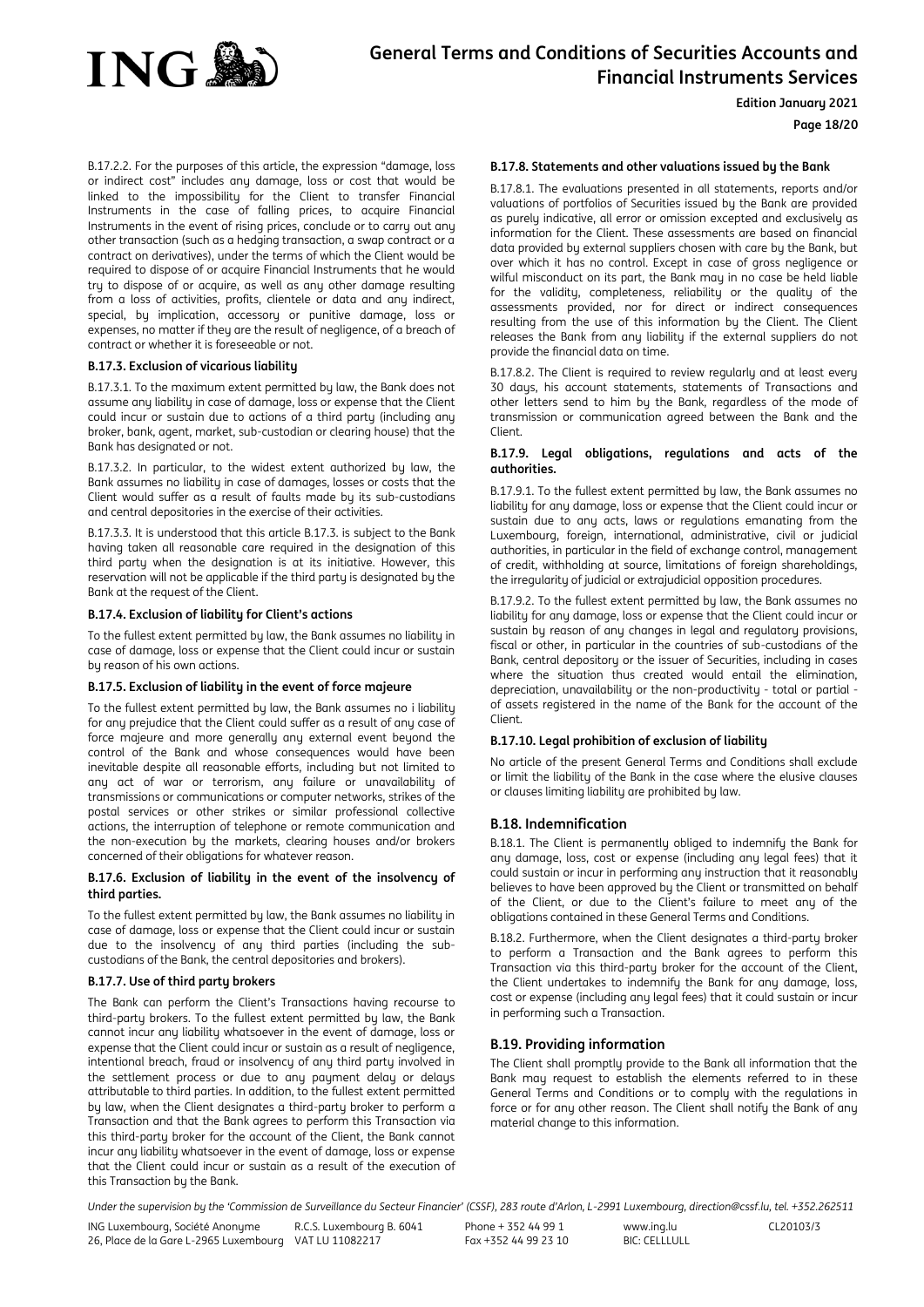

#### **Edition January 2021**

**Page 19/20**

## <span id="page-18-0"></span>**B.20. Information disclosure by the Bank**

B.20.1. In the context of financial instrument transactions, and more generally, throughout the duration of the relationship between the Client and the Bank, the latter may be required to disclose to certain Third Parties, established in the Grand Duchy of Luxembourg or in other countries, information relating to the Client, the financial instruments held by the Client, and his operations in financial instruments. This is based on applicable local or European legal or regulatory provisions. In particular, without being restrictive, this includes, in the area of the fight against money laundering and the financing of terrorism, and the articles of association of the issuer of the financial instruments or issuance conditions applicable to such financial instruments or transactions thereon.

For the purposes of this Article B.20., "Information" means, without this definition being exhaustive, the intermediary status of the Bank, the identity of the direct or indirect holders of financial instruments (including, but not limited to, the first name, last name, date of birth, unique identifier ((i) in the case of a Client who is a natural person, the national identifier within the meaning of Article 6 of the Delegated Regulation (EU) 2017/590, as amended or replaced if applicable, and (ii) in the case of a Client who is a legal entity, the LEI or the unique national registration number/ a Bank Identifier Code (BIC)/or unique client code of any entity or legal structure, in any jurisdiction, preceded by the country code corresponding to the country of registration), the tax identification number, nationality, email address, and address (street, number, postcode, city, country, postcode of the post box and post box number), of the Client or, where applicable, the Client's beneficial owners), any other (personal) information or document relating to the identity of the Client or the Client's beneficial owners (including the copy of an identity document) required by Third-Parties in the context of the identification of holders of financial instruments, the rights of the Client and/or the Client's beneficial owners (ownership, usufruct, number), their characteristics, the type of shareholding operated by the Bank, the initial date of shareholding and the quantity/number of the financial instruments concerned held by the Bank on behalf of the Client, all other information related to the transaction relating to these financial instruments, and, where applicable, the name of the third party authorized by the Client to make investment decisions on the Client's behalf as well as the third party's unique identifier. This Information may contain personal data.

For the purposes of this Article B.20., "Third Parties" means, without being exhaustive, any competent Luxembourg or foreign authority (including the market authority and the competent authority for the control of the trading venue), any clearing agency, any central depository, all professional supervisory bodies, brokers/intermediaries acting in the context of the acquisition, holding, transfer, sale and/or transfer of financial instruments, the issuer or third parties acting on behalf of the issuer of the financial instruments concerned (including transfer agents), courts and tribunals and judicial police authorities and in general, any person authorized by law (Luxembourg or foreign) to make requests for Information.

B.20.2. The Client is hereby notified that non-compliance with these disclosure obligations may result in the blocking of the relevant financial instruments or other sanctions. For example, these may include the suspension of the exercise of voting rights or financial rights related to the financial instruments, or the inability of the Client to sell or dispose of such financial instruments.

Under the supervision by the 'Commission de Surveillance du Secteur Financier' (CSSF), 283 route d'Arlon, L-2991 Luxembourg, direction@cssf.lu, tel. +352.262511 B.20.3. Therefore, the Client authorizes and irrevocably mandates the Bank, throughout the duration of their relationship, to provide the Third-Parties, if the Bank is obliged by law or upon request of these Third-Parties, without delay and without having to prior consult the Client and/or the client of the Client, any Information requested by these Third Parties or whose transfer is required by law. The Client is advised that the purpose of such transfer of Information is to enable the Bank and/or Third-Parties to comply with their respective legal, regulatory, or contractual obligations. In certain cases, it is possible for the Bank and these Third-Parties to ensure the proper execution of the operations instructed by the Bank through these Third Parties on

behalf of the Client. The identity of the Third-Parties to whom the Information was transmitted may be provided to the Client upon written request to the Bank.

B.20.4**.** To the extent necessary, the Client irrevocably agrees, at the Bank's first request, to provide all Information deemed necessary by the Bank for the purposes of complying with this Article F.12. Notwithstanding the disclosure obligation mentioned above, if the Client is unable to provide the Information requested or to ensure that such Information is provided to the Bank, the Client also undertakes to hold harmless the Bank from any and all responsibility for any resulting consequences, including direct and indirect damages.

B.20.5. Without being bound by any obligation, the Client agrees that the Bank may (i) do everything necessary to comply with all of the shareholders' reporting rules, including disclosure of the Client's identity to the issuing Company, at the respective stock exchanges, and to the relevant authorities, and (ii) manage the Client's interests with the sub-custodian or the clearing and settlement body, so as to be able to track the shareholdings to be reported and the information relating to the Client, if necessary.

B.20.6. The Client and/or its client is/are required to fulfil all applicable shareholder reporting obligations themselves if these obligations apply to them. The Client and/or its client is/are responsible for the identification and declaration related to their holdings and in general for complying with all reporting, notification or other requirements imposed by Luxembourg or foreign regulations, or by any competent authority, relating to or affecting the holding by the Client of Financial Instruments.

Without prejudice to Article B.18. above, it is understood that the Bank assumes no liability in the event of non-compliance by the Client, or as the case may be its management company, with any reporting, notification, or other requirements imposed by Luxembourg or foreign law, or any other competent authority relating to, or affecting, the holding by the Client of financial instruments. Without being exhaustive, this includes understanding whether the Bank acts on behalf of the Client (i) as the custodian bank of the Client within the meaning of the regulations applicable to alternative investment funds or undertakings for collective investment in transferable securities, or (ii) as nominee.

B.20.7. The Client undertakes upon first request of the Bank to proceed with the necessary formalities to ensure the re-registration on its behalf, or where appropriate on behalf of the Client, of the financial instruments for which the Bank acts as nominee for the Client's account. Any costs relating to this re-registration will be borne by the Client.

B.20.8. To the extent necessary, the Client irrevocably agrees to provide, upon first request by the Bank, all Information deemed necessary by the Bank for the purposes of complying with this Article B.20. If he is unable to provide the Information requested or to ensure that such Information is provided to the Bank, notwithstanding the disclosure obligation mentioned above, the Client also agree to hold the Bank harmless from any and all liability for any resulting consequences, including direct and indirect damages.

B.20.9. The Client confirms (i) that he obtained the consent of all thirdparties whose personal data and other information may be transferred pursuant to this Article B.20. He confirms (ii) having informed said third-parties of the content of this Article B.20. and transfers of Information that may be made by the Bank. The Client further agrees to adopt the contractual measures necessary to obtain at any time (i) the necessary disclosure authorisations, other consents, and (ii) the Information requested pursuant to Article B. 20., including, in respect of his beneficial owners and/or his own clients.

ING Luxembourg, Société Anonyme 26, Place de la Gare L-2965 Luxembourg VAT LU 11082217 R.C.S. Luxembourg B. 6041

Phone + 352 44 99 1 Fax +352 44 99 23 10

www.ing.lu BIC: CELLLULL